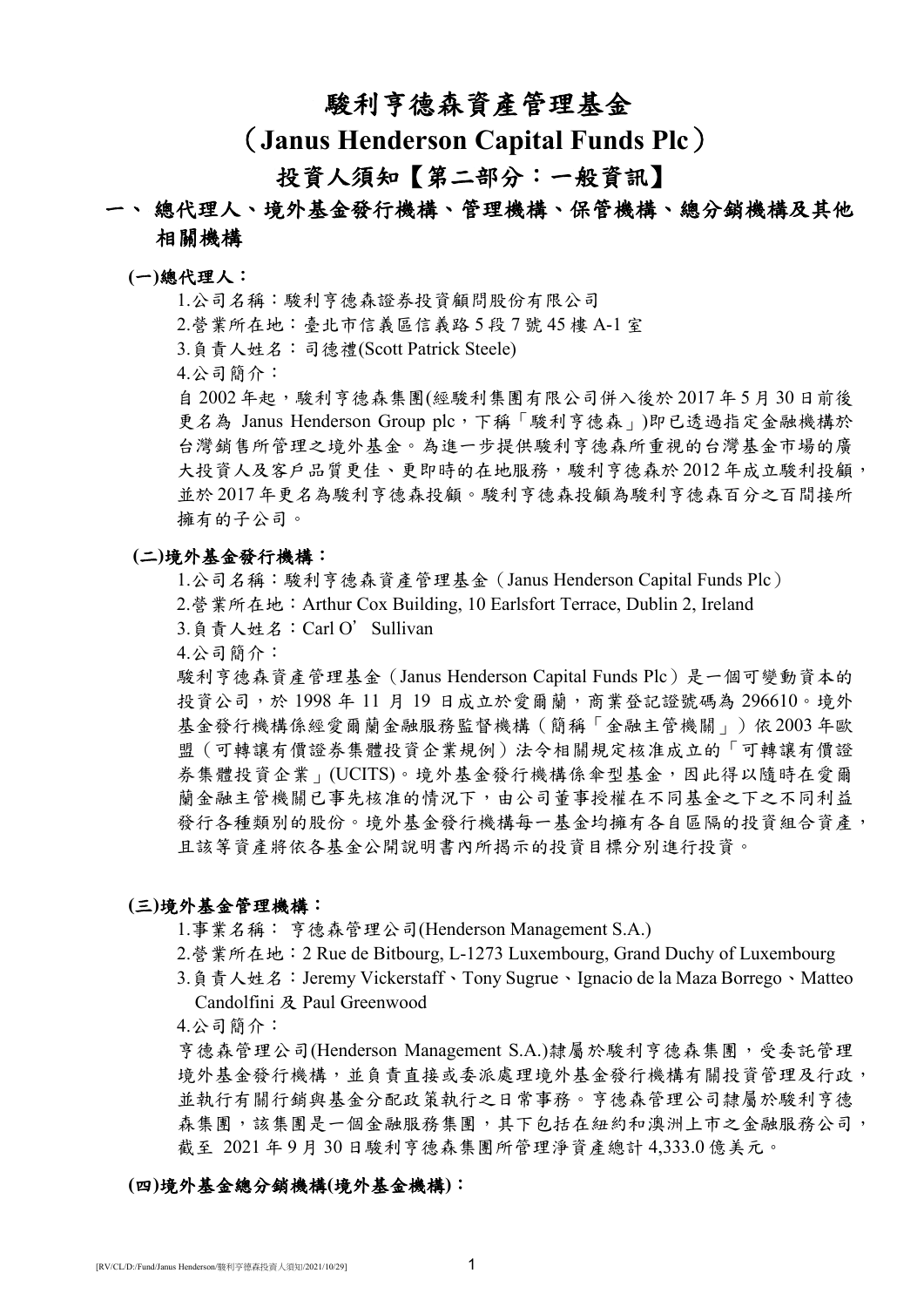1.公司名稱:駿利資產管理國際有限公司(Janus Capital International Limited)

2.營業所在地:201 Bishopsgate, London, EC2M 3AE, United Kingdom.

3.負責人姓名:Michael Morecroft 及 David J. Schofield

4.公司簡介:

駿利資產管理國際有限公司(Janus Capital International Limited)於 1998 年成立於 英格蘭及威爾斯,係由英國金融市場行爲管理局 (Financial Conduct Authority)規管之 投資顧問公司。駿利資產管理國際有限公司(Janus Capital International Limited)為 駿利控股有限公司(Janus Holdings LLC)間接完全持有之子公司,及駿利國際控股 有限公司 (Janus International Holding LLC) 所直接完全持有之子公司;後者亦為駿 利控股有限公司(Janus Holdings LLC)直接完全持有之子公司。駿利資產管理國際 有限公司(Janus Capital International Limited)及駿利控股有限公司(Janus Holdings LLC)均為駿利亨德森所間接完全持有之子公司。駿利亨德森截至 2021 年 9 月 30 日為止,所管理之資產總額合計為 4,333.0 億美元(即合併前駿利集團與亨德森集團 所管理資產之總額)。

## **(**四**)**保管機構:

1.公司名稱:J.P. Morgan Bank (Ireland) PLC

2.營業所在地:200 Capital Dock, 79 Sir John Rogerson's Quay, Dublin 2, Ireland

3.負責人姓名:Timothy James Markham

4.公司簡介:

J.P. Morgan Bank (Ireland) PLC 為設立於愛爾蘭之有限責任公司,經愛爾蘭中央銀行 核准為信用機構。其業務活動包含提供保管與銀行服務。此存託機構之最終母公司 為於美國 Delaware 州設立的 JP Morgan Chase & Co.。該公司之長短期債務信用等級 經標準普爾評定為 A-級;短期債務信用等級經標準普爾評定為 A-2 級(截至 2021 年 7 月 22 日) 。

# **(**五**)** 其他:

## **(1)** 子投資顧問機構

(a) 駿利資產管理國際有限公司(Janus Capital International Limited)委任駿利資產管理 有限公司(Janus Capital Management LLC)負責提供全權委託投資管理及顧問服務 予下列基金:駿利亨德森平衡基金(Janus Henderson Balanced Fund) (本基金某些股 份類別之配息來源可能為本金)、駿利亨德森環球研究基金(Janus Henderson Global Research Fund)、駿利亨德森環球生命科技基金(Janus Henderson Global Life Sciences Fund)、駿利亨德森環球科技創新基金(Janus Henderson Global Technology and Innovation Fund)(原名:駿利亨德森環球科技基金(Janus Henderson Global Technology Fund))、駿利亨德森美國研究基金(Janus Henderson US Research Fund)、 駿利亨德森美國 40 基金(Janus Henderson US Forty Fund)、駿利亨德森美國創業基 金(Janus Henderson US Venture Fund)、駿利亨德森美國逆勢機會基金 Janus Henderson US Contrarian Fund (原名稱為駿利亨德森策略 Alpha 基金(Janus Henderson Opportunistic Alpha Fund))、駿利亨德森環球房地產股票收益基金(Janus Henderson Global Real Estate Equity Income Fund) )(原名稱為駿利亨德森環球房地產基金(Janus Henderson Global Real Estate Fund)) (本基金某些股份類別之配息來源可能為本金)、 駿利亨德森靈活入息基金(Janus Henderson Flexible Income Fund) (本基金某些股份 類別之配息來源可能為本金)、駿利亨德森高收益基金(Janus Henderson High Yield Fund) (本基金主要係投資於非投資等級之高風險債券。本基金某些股份類別之配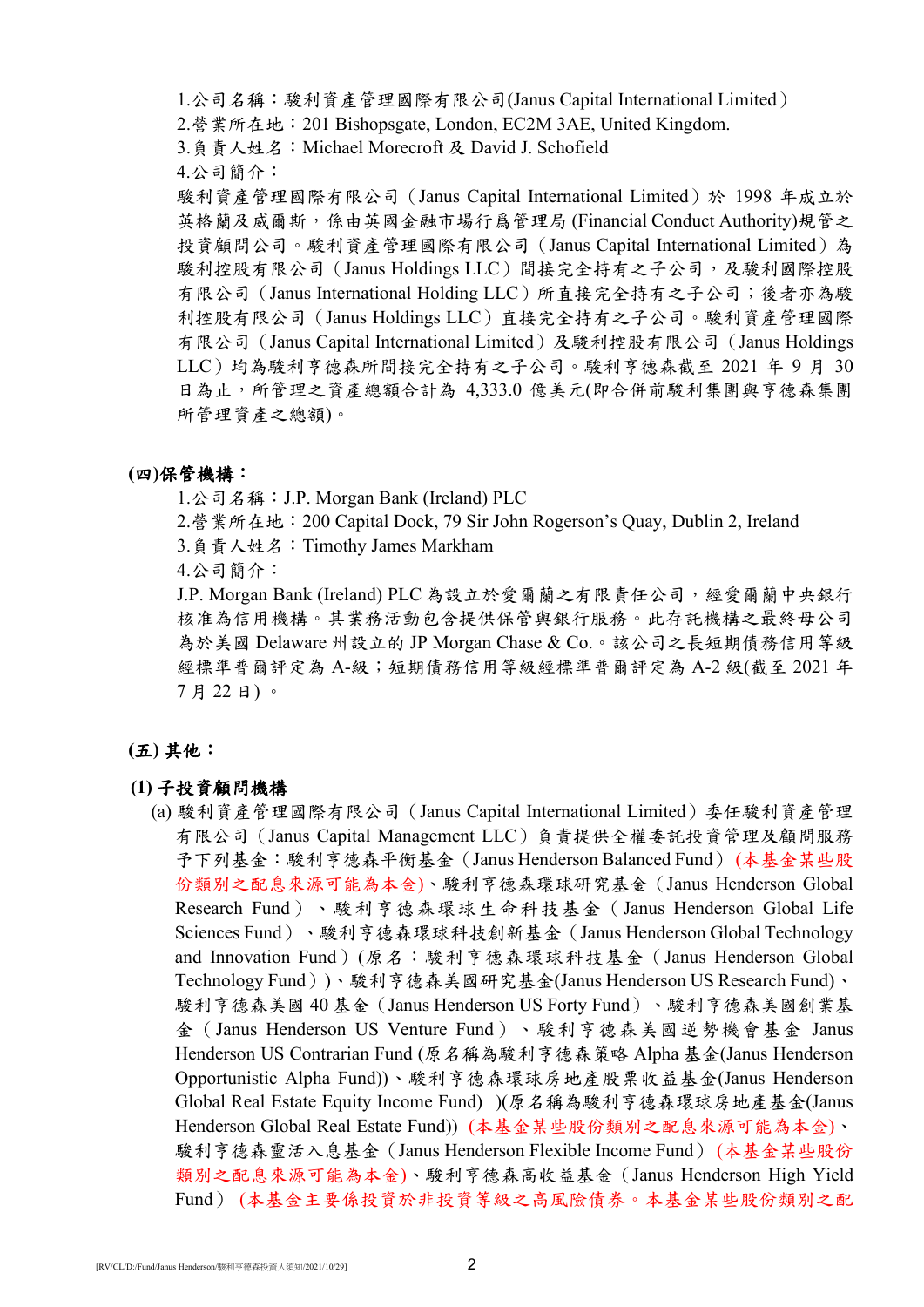息來源可能為本金)、駿利亨德森美國短期債券基金(Janus Henderson US Short-Term Bond Fund)以及駿利亨德森美國價值中小基金(Janus Henderson US Small-Mid Cap Value Fund)(原名:駿利亨德森美國策略價值基金(Janus Henderson US Strategic Value Fund))

- 1.公司名稱:駿利資產管理有限公司(Janus Capital Management LLC)
- 2.營業所在地:151 Detroit Street, Denver, Colorado 80206, USA
- 3.負責人姓名:Richard M. Weil
- 4.公司簡介:

駿利資產管理國際有限公司(Janus Capital International Limited)是美國證券交易委 員會註冊的投資顧問公司,自1970年起(含該公司之前身)從事財務金融服務事業。 目前駿利資產管理國際有限公司負責對美國及國際共同基金(包括投資目標及策略 與特定基金之投資目標及策略大致類似之基金)、公司、個人、退休及慈善帳戶提 供投資顧問或務。駿利資產管理國際有限公司隸屬於駿利亨德森,其 主要營運項目為金融資產管理業務。

- (b) 駿利資產管理國際有限公司(Janus Capital International Limited)委任 Intech Investment Management LLC 負責提供全權委託投資管理及顧問服務予駿利亨德森英 達美國重點基金 (Janus Henderson Intech US Core Fund)。
	- 1. 公司名稱: Intech Investment Management LLC
	- 2.營業所在地:CityPlace Tower 525, Okeechobee Boulevard, Suite 1800, West Palm Beach, FL 33401, USA
	- 3. 負責人姓名: Adrian Banner, Enrique Chang, Brennan Hughes, Bruce Koepfgen, David Schofield, Justin B. Wright 與 Richard M. Weil
	- 4.公司簡介:

Intech Investment Management LLC 自 1987年起從事投資顧問事業,並負責向特定數 量的美國境內共同基金、機構投資人及個人管理帳戶提供投資顧問或子投資顧問服 務。截至 2021年9月30日為止,英達(Intech Investment Management LLC)所管理 之資產總額約為 409.8 億美元。Intech Investment Management LLC 之最終所有權隸 屬於駿利亨德森集團,而駿利亨德森的間接子公司駿利資產管理有限公司(Janus Capital Management LLC)持有 Intech Investment Management LLC 在已發行有表決 權股約 97%的股權。

- (c) 駿利資產管理國際有限公司(Janus Capital International Limited)委任 Perkins Investment Management LLC 負責提供全權委託投資管理及顧問服務予駿利亨德森美 國策略價值基金(Janus Henderson US Strategic Value Fund)。
	- 1 · 公司名稱: Perkins Investment Management LLC
	- 2.營業所在地:311 S. Wacker Drive, Suite 6000, Chicago, Illinois 60606, USA
	- 3. 負責人姓名: Bruce Koepfgen, Enrique Chang, Drew Elder, Brennan Hughes, George Maris, Ted Hans, Greg Kolb 與 Valerie Newman

4.公司簡介:

Perkins Investment Management LLC 主要負責向特定數量的美國境內共同基金、機構 投資人及個人管理帳戶提供投資顧問或子投資顧問服務。Perkins Investment Management LLC 之最終所有權隸屬於駿利亨德森,而駿利亨德森的間接子公司駿 利資產管理有限公司(Janus Capital Management LLC)則持有 100% 的 Perkins Investment Management LLC 股權。截至 2021 年 9 月 30 日為止, Perkins Investment Management LLC 之管理資產約 74.9 億美元。

(d) 駿利資產管理國際有限公司(Janus Capital International Limited)委任 Janus Henderson Investors (Singapore) Limited(下稱「JHISL」)負責提供全權委託投資管理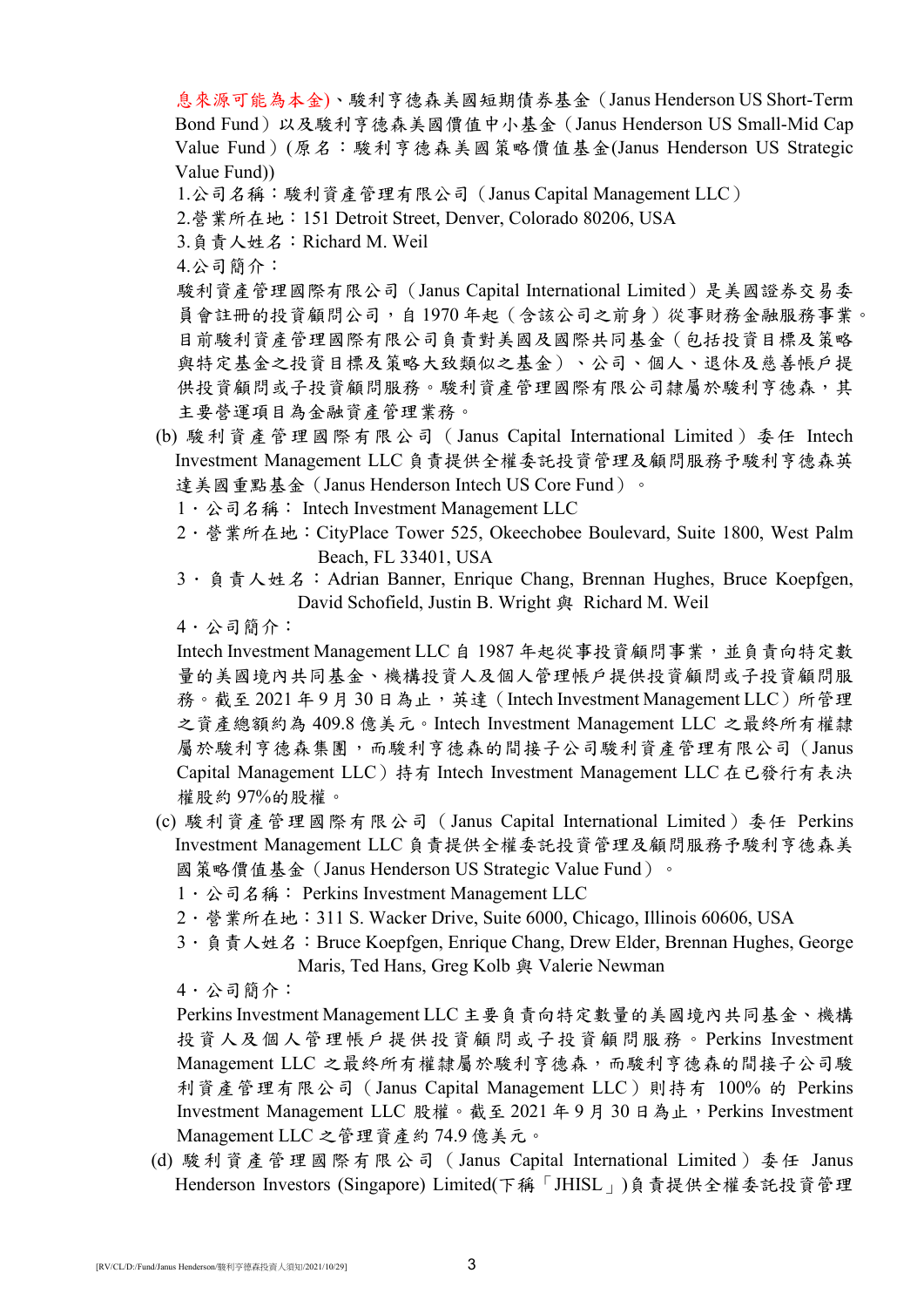及顧問服務予駿利亨德森環球房地產股票收益基金(Janus Henderson Global Real Estate Equity Income Fund)(原名稱為駿利亨德森環球房地產基金(Janus Henderson Global Real Estate Fund))。

- 1. 公司名稱: Janus Henderson Investors (Singapore) Limited
- 2.營業所在地:138 Market Street, #34-03/04 CapitaGreen, Singapore 048946
- 3.負責人姓名:Timothy Alan Gibson 與 Scott Patrick Steele

4 · 公司簡介: JHISL 是在新加坡設立之有限責任公司,受新加坡金融管理局規範。 JHISL 擁有資本市場服務執照,准予執行特定受規管之活動,包括基金管理、證券 交易及期貨合約買賣。

- (e)駿利資產管理國際有限公司(Janus Capital International Limited)委任 Henderson Global Investors Limited(下稱「HGIL」)負責提供全權委託投資管理及顧問服務予 駿利亨德森環球房地產股票收益基金(Janus Henderson Global Real Estate Equity Income Fund)(原名稱為駿利亨德森環球房地產基金(Janus Henderson Global Real Estate Fund))。
	- 1. 公司名稱: Henderson Global Investors Limited
	- 2.營業所在地:201 Bishopsgate, London EC2M 3AE United Kingdom
	- 3. 負責人姓名: Roger Thompson 及 Brennan Hughes.

4.公司簡介:HGIL 是依英格蘭與威爾斯法律設立之有限責任公司。HGIL 經英國 金融行為管理局核准並受其規範。HGIL 最終母公司為駿利亨德森。

## **(2)** 境外基金行政管理機構**(**行政管理機構**)**

1.公司名稱:J.P. Morgan Administration Services (Ireland) Limited

2.營業所在地:200 Capital Dock, 79 Sir John Rogerson's Quay Dublin 2, Ireland

3.負責人姓名:Fearghal Joseph Woods

4.公司簡介:J.P. Morgan Administration Services (Ireland) Limited 係於 1990 年 5 月 28 日依愛爾蘭法律設立之有限責任公司。其乃 J.P. Morgan Bank (Ireland) plc 百分之百 持有的子公司,而 J.P. Morgan Bank (Ireland) plc 本身之最終控股公司為 J.P. Morgan Chase & Co.。J.P. Morgan Administration Services (Ireland) Limited 經核准成為投資商 業公司,提供集體投資計畫的行政服務,包含評價服務、基金會計及過戶代理業務。 J.P. Morgan Chase & Co.之長短期債務信用等級經標準普爾評定為 A-級;短期債務信 用等級經標準普爾評定為 A-2 級(截至 2021 年 1 月 29 日)。

# 二、 有關申購、買回及轉換境外基金之方式:

## (一) 最低申購金額:

| 股份級別 | 最低首次申購金額     | 最低再次申購金額 |
|------|--------------|----------|
| A美元  | 2,500 美元     | 100 美元   |
| B美元  | 2,500 美元     | 100 美元   |
| V美元  | 2,500 美元     | 100 美元   |
| I美元  | 1,000,000 美元 | 不適用      |
| A歐元  | 2,500 歐元     | 100 歐元   |
| B歐元  | 2,500 歐元     | 100 歐元   |
| I歐元  | 1,000,000 歐元 | 不適用      |
| A澳幣  | 2,500 澳幣     | 100 澳幣   |
| V澳幣  | 2,500 澳幣     | 100 澳幣   |

投資人應依基金公開說明書規定,遵守下列各股份級別最低首次申購金額與最 低再次申購金額之限制: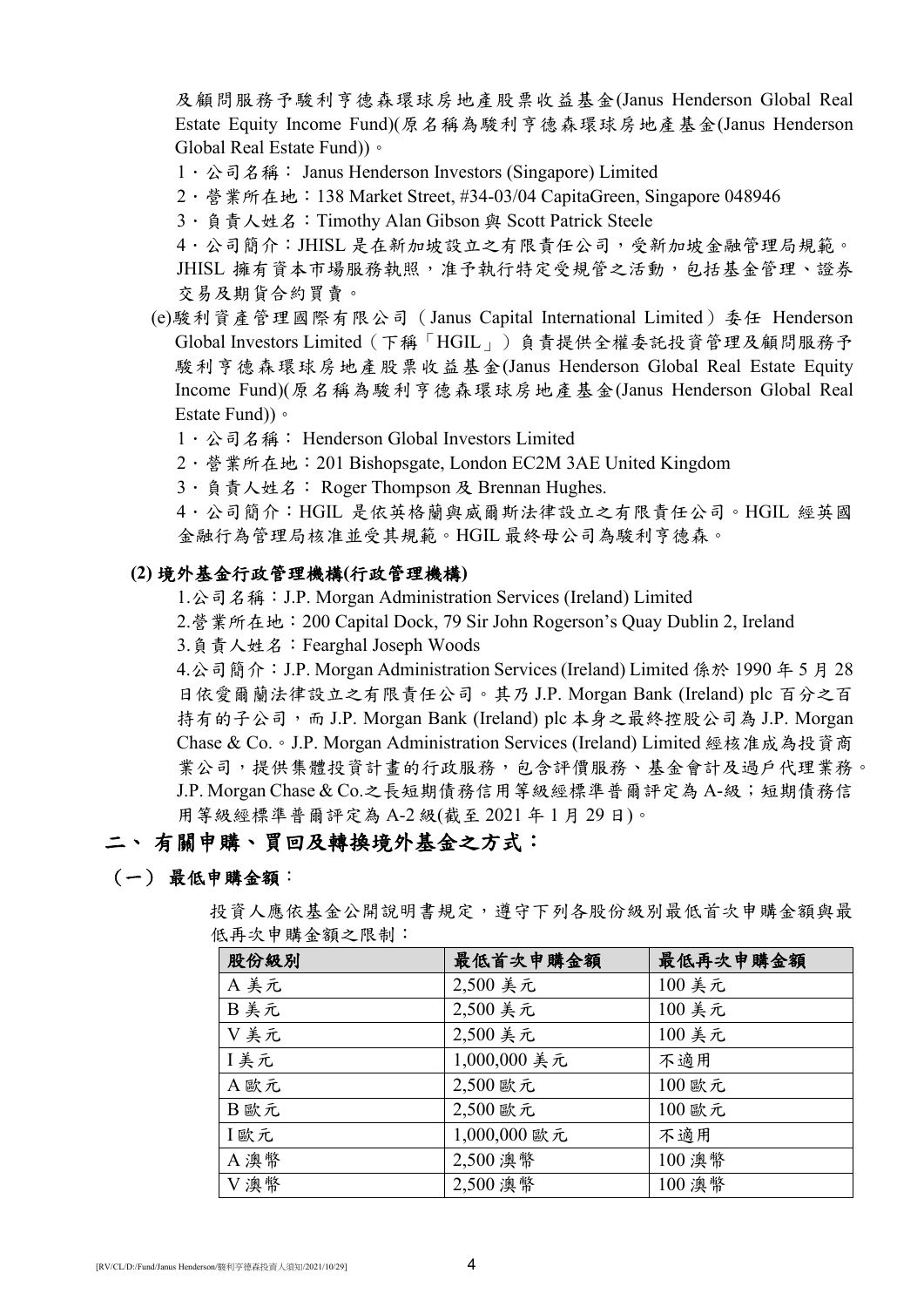| ■ Ⅰ 澳幣 | $1,000,000$ 澳幣 | 不適用    |
|--------|----------------|--------|
| A加幣    | 2,500 加幣       | 100 加幣 |

以上最低申購金額相關規定若有變更,請依最新公開說明書規定辦理。

## (二) 價金給付方式:

基金之申購可依以下所述程序進行。所有申購書(不論為首次或再次申購)均必須註明 投資人姓名、住址、相關基金帳戶號碼、基金名稱、欲申購之股份級別、該股份級 別之計價貨幣、欲投資之現金金額或股數,同時遵守以下有關交易截止時間及交割 時間之規定。

- 1. 非綜合帳戶(投資人以自己名義申購基金者):
	- 首次投資:若投資人透過總代理人與行政管理機構聯絡有關申購事宜,則必須於本 節下述(三) 每營業日受理申請截止及交割時間前,將足額申購款項匯入 下列之帳戶,並將匯款證明及申購書正本透過總代理人以傳真或其他約 定方式轉送境外基金之行政管理機構。投資人並須負擔相關匯款費用。
	- 再次投資:若投資人再接投資於某一基金時,應透過總代理人以傳真或其他約 定方式於本節下述(三) 每營業日受理申請截止及交割時間前,將申購申 請送達行政管理機構。若境外基金發行機構已於本節下述(三) 2.:透過 銷售機構之投資所指定之交割時間前收到有關此等申購之足額款項,則 此等申購之申請可以透過總代理人以傳真為之。或者,投資人得於申購 時將一般申購所需註明之資料置入給予銀行之匯款指示,以匯款予境外 基金發行機構,包含所有必要資訊的匯款指示確認書將提供予行政管理 機構,申購指示亦將透過總代理人轉予行政管理機構。行政管理機構不 接受個人直接投資者或合格機構投資人以電話或其他電子方式所為之申 購指示。

美元申購匯款指示(Wiring instructions for Funds in USD):

|                                                      | Bank of America N.A. New York |  |  |
|------------------------------------------------------|-------------------------------|--|--|
| <b>Beneficiary Bank and SWIFT:</b>                   | (BOFAUS3N)                    |  |  |
| <b>Account Number:</b>                               | 6550562925                    |  |  |
| <b>JHCF INVESTOR ACCOUNT</b><br><b>Account Name:</b> |                               |  |  |
| <b>ABA Routing Code:</b>                             | 026009593                     |  |  |

歐元申購匯款指示(Wiring instructions for Funds in Euro):

|                                    |                         |  | Bank of America N.A. London  |  |  |
|------------------------------------|-------------------------|--|------------------------------|--|--|
| <b>Beneficiary Bank and SWIFT:</b> | (BOFAGB22)              |  |                              |  |  |
| <b>IBAN Number:</b>                | GB79BOFA1650 5083655038 |  |                              |  |  |
| <b>Account Name:</b>               |                         |  | <b>IHCF INVESTOR ACCOUNT</b> |  |  |

澳幣申購匯款指示 (Wiring instructions for Funds in AUD):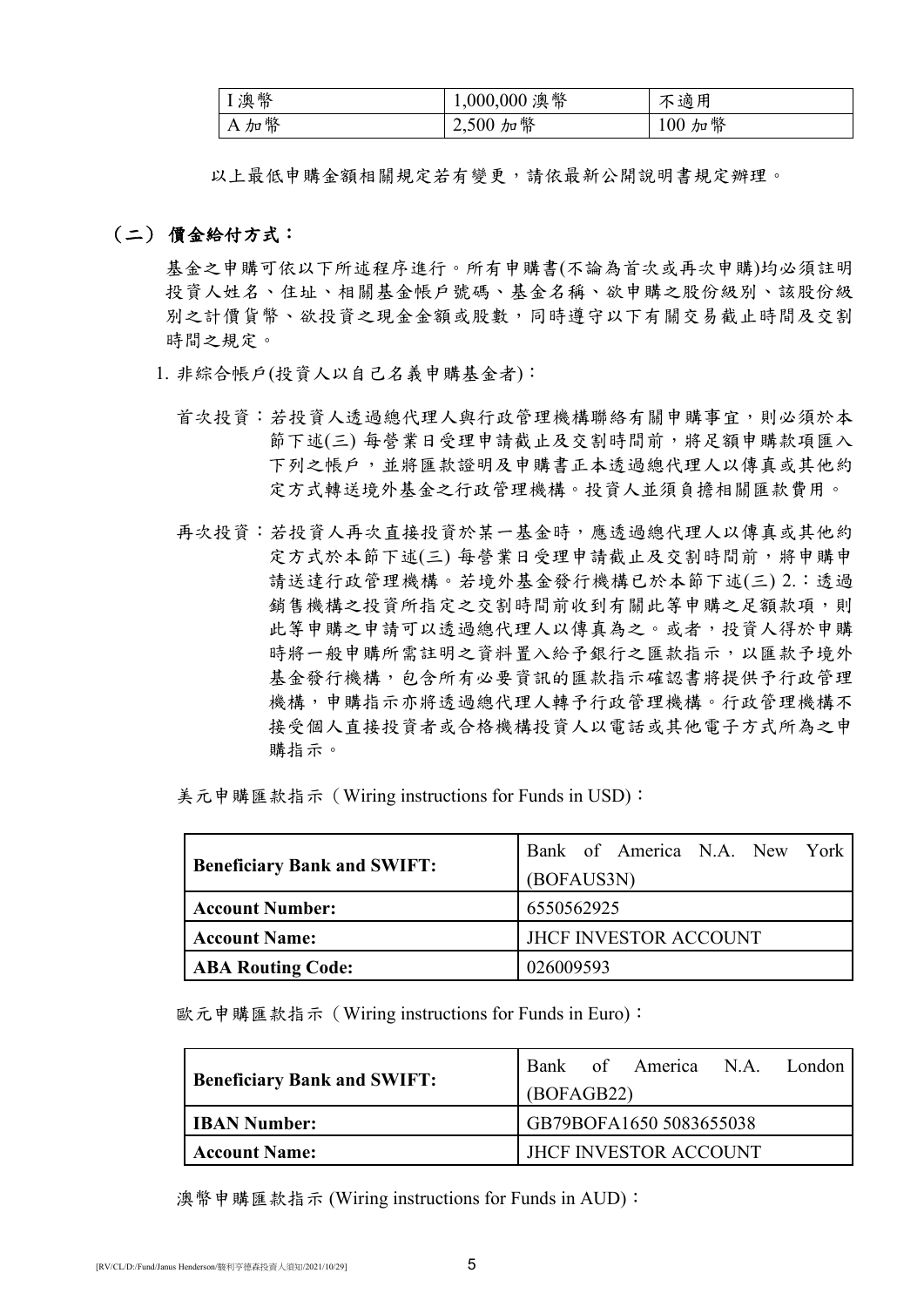|                                    |            |  | Bank of America N.A. Sydney   |  |
|------------------------------------|------------|--|-------------------------------|--|
| <b>Beneficiary Bank and SWIFT:</b> | (BOFAAUSX) |  |                               |  |
| <b>Account Number:</b>             | 18667013   |  |                               |  |
| <b>Account Name:</b>               |            |  | <b>IFICE INVESTOR ACCOUNT</b> |  |

加幣申購匯款指示 (Wiring instructions for Funds in CAD):

|                                    | Bank of America N.A. Toronto |
|------------------------------------|------------------------------|
| <b>Beneficiary Bank and SWIFT:</b> | (BOFACATT)                   |
| <b>Account Number:</b>             | 55742200                     |
| <b>Account Name:</b>               | <b>JHCF INVESTOR ACCOUNT</b> |
| <b>ABA Routing Code:</b>           | 024156792                    |

- 2. 綜合帳戶(投資人同意以總代理人或銷售機構名義依特定金錢信託契約或依受託 買賣外國有價證券契約投資基金者):
- (1) 投資人經由信託業依特定金錢信託契約辦理基金申購者:
	- (i) 匯款帳號:投資人依信託業提供指定之匯款帳號資料辦理款項之支付。
	- (ii) 匯款方式:投資人應依特定金錢信託契約約定之匯款方式與時間內辦理轉帳 或匯款。
	- (iii) 匯款相關費用:投資人應自行負擔因支付申購款項以及贖回款項匯回投資 人帳戶,所需支付之銀行結匯及電匯等相關費用。
- (2) 投資人經由證券經紀商依受託買賣外國有價證券契約辦理基金申購者:
	- (i) 匯款帳號:投資人依證券經紀商提供指定之匯款帳號資料辦理款項之支付。
	- (ii) 匯款方式:投資人應依證券經紀商受託買賣外國有價證券契約約定之匯款方 式與時間內辦理轉帳或匯款。
	- (iii) 匯款相關費用:投資人應自行負擔因支付申購款項以及贖回款項匯回投資 人帳戶,所需支付之銀行結匯及電匯等相關費用。
- (3) 投資人與信託業簽訂特定金錢信託契約或與證券商簽訂受託買賣外國有價證券 契約投資境外基金者,其結匯作業事宜請洽各信託業或證券商。
- (4) 投資人透過組合式基金或投資型保單投資基金者:

若投資人透過組合式基金或投資型保單辦理基金申購者,投資人應依其與投信 或壽險業者約定之匯款方式與截止時間辦理轉帳或匯款,並由該投信或壽險業 者依境外基金管理機構規定或與總代理約定時間內匯至境外基金管理機構於境 外指定之帳戶辦理款項之支付。

- 3. 綜合帳戶(投資人以總代理人或銷售機構名義透過集保綜合帳戶申購基金者): 此綜合帳戶銷售業務之相關價金給付辦理方式如下:
- (1) 投資人應於申購當日臺灣時間下午3:00 前,將包含申購手續費之申購款項匯入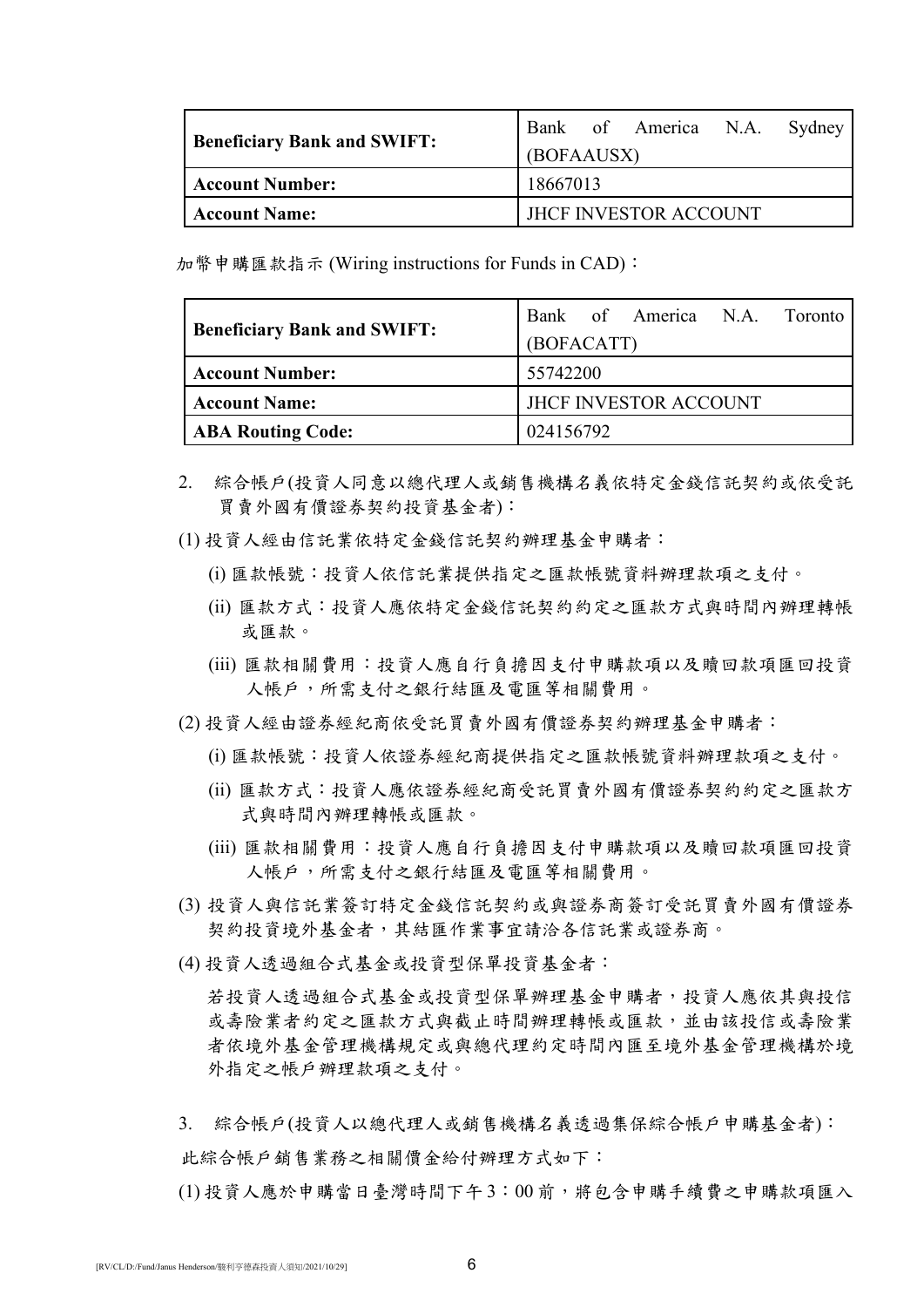臺灣集中保管結算所股份有限公司(「集保公司」)開設於款項收付之指定銀行 專戶,並須確認投資人之申購款項為其本人匯出或由其本人之帳戶匯出,匯款 資料如下:

| 臺灣集中保管結算所股份有<br>Taiwan Depository and<br>戶名<br><b>Clearing Corporation</b><br>限公司<br>HUA NAN COMMERCIAL<br>華南銀行<br>華南商業銀行復興分行<br><b>BANK LTD. FUHSING</b><br>匯入銀行<br>(008)<br>BRANCH, TAIPEI, TAIWAN<br>(HNBKTWTP)<br>匯款帳號<br>931+統一編號 11 碼(註)<br>931+統一編號 11碼(註)<br>臺灣集中保管結算所股份有<br>Taiwan Depository and<br>戶名<br><b>Clearing Corporation</b><br>限公司<br><b>MEGA INTERNATIONAL</b><br>COMMERCIAL BNAK CO.,<br>兆豐國際商銀<br>兆豐國際商銀台北復興分行<br>匯入銀行<br>LTD TAIPEI FUSING<br>(017)<br>BRANCH, TAIPEI, TAIWAN<br>(ICBCTWTP008)<br>679+統一編號 11碼(註)<br>匯款帳號<br>679+統一編號 11 碼(註)<br><b>TAIWAN DEPOSITORY</b><br>臺灣集中保管結算所股份有<br>戶名<br><b>AND CLEARING</b><br>限公司<br><b>CORPORATION</b><br>永豐商業銀行<br><b>BANK SINOPAC</b><br>永豐商業銀行世貿分行(807)<br>匯入銀行<br>(SINOTWTP)<br>匯款帳號<br>582+統一編號 11碼(註)<br>582+統一編號 11碼(註)<br><b>TAIWAN DEPOSITORY</b><br>臺灣集中保管結算所股份有<br>戶名<br><b>AND CLEARING</b><br>限公司<br><b>CORPORATION</b><br>台北富邦銀行<br><b>TAIPEI FUBON</b><br>台北富邦銀行(012)信義分<br>匯入銀行<br>COMMERCIAL BANK LTD,<br>行<br>TAIPEI (TPBKTWTP460)<br>匯款帳號<br>158+統一編號 11 碼(註)<br>158+統一編號 11 碼(註)<br>TAIWAN DEPOSITORY<br>臺灣集中保管結算所股份有<br>戶名<br><b>AND CLEARING</b><br>限公司<br><b>CORPORATION</b><br><b>TAISHIN INTERNATIONAL</b><br>台新商業銀行<br>台新國際商業銀行建北分行<br>匯入銀行<br>BANK, TAIPEI, TAIWAN<br>(812)<br>(TSIBTWTP)<br>匯款帳號<br>915+統一編號 11 碼(註)<br>915+統一編號 11 碼(註)<br><b>TAIWAN DEPOSITORY</b><br>臺灣集中保管結算所股份有<br>戶名<br><b>AND CLEARING</b><br>限公司<br><b>CORPORATION</b><br>中國信託商業<br><b>CHINATRUST</b><br>銀行<br>中國信託商業銀行營業部<br><b>COMMERCIAL</b><br>匯入銀行<br>BANK, TAIPEI, TAIWAN<br>(822) |     | 幣別 | 新臺幣匯款 | 外幣匯款       |  |
|-------------------------------------------------------------------------------------------------------------------------------------------------------------------------------------------------------------------------------------------------------------------------------------------------------------------------------------------------------------------------------------------------------------------------------------------------------------------------------------------------------------------------------------------------------------------------------------------------------------------------------------------------------------------------------------------------------------------------------------------------------------------------------------------------------------------------------------------------------------------------------------------------------------------------------------------------------------------------------------------------------------------------------------------------------------------------------------------------------------------------------------------------------------------------------------------------------------------------------------------------------------------------------------------------------------------------------------------------------------------------------------------------------------------------------------------------------------------------------------------------------------------------------------------------------------------|-----|----|-------|------------|--|
|                                                                                                                                                                                                                                                                                                                                                                                                                                                                                                                                                                                                                                                                                                                                                                                                                                                                                                                                                                                                                                                                                                                                                                                                                                                                                                                                                                                                                                                                                                                                                                   | 銀行別 |    |       |            |  |
|                                                                                                                                                                                                                                                                                                                                                                                                                                                                                                                                                                                                                                                                                                                                                                                                                                                                                                                                                                                                                                                                                                                                                                                                                                                                                                                                                                                                                                                                                                                                                                   |     |    |       |            |  |
|                                                                                                                                                                                                                                                                                                                                                                                                                                                                                                                                                                                                                                                                                                                                                                                                                                                                                                                                                                                                                                                                                                                                                                                                                                                                                                                                                                                                                                                                                                                                                                   |     |    |       |            |  |
|                                                                                                                                                                                                                                                                                                                                                                                                                                                                                                                                                                                                                                                                                                                                                                                                                                                                                                                                                                                                                                                                                                                                                                                                                                                                                                                                                                                                                                                                                                                                                                   |     |    |       |            |  |
|                                                                                                                                                                                                                                                                                                                                                                                                                                                                                                                                                                                                                                                                                                                                                                                                                                                                                                                                                                                                                                                                                                                                                                                                                                                                                                                                                                                                                                                                                                                                                                   |     |    |       |            |  |
|                                                                                                                                                                                                                                                                                                                                                                                                                                                                                                                                                                                                                                                                                                                                                                                                                                                                                                                                                                                                                                                                                                                                                                                                                                                                                                                                                                                                                                                                                                                                                                   |     |    |       |            |  |
|                                                                                                                                                                                                                                                                                                                                                                                                                                                                                                                                                                                                                                                                                                                                                                                                                                                                                                                                                                                                                                                                                                                                                                                                                                                                                                                                                                                                                                                                                                                                                                   |     |    |       |            |  |
|                                                                                                                                                                                                                                                                                                                                                                                                                                                                                                                                                                                                                                                                                                                                                                                                                                                                                                                                                                                                                                                                                                                                                                                                                                                                                                                                                                                                                                                                                                                                                                   |     |    |       |            |  |
|                                                                                                                                                                                                                                                                                                                                                                                                                                                                                                                                                                                                                                                                                                                                                                                                                                                                                                                                                                                                                                                                                                                                                                                                                                                                                                                                                                                                                                                                                                                                                                   |     |    |       |            |  |
|                                                                                                                                                                                                                                                                                                                                                                                                                                                                                                                                                                                                                                                                                                                                                                                                                                                                                                                                                                                                                                                                                                                                                                                                                                                                                                                                                                                                                                                                                                                                                                   |     |    |       |            |  |
|                                                                                                                                                                                                                                                                                                                                                                                                                                                                                                                                                                                                                                                                                                                                                                                                                                                                                                                                                                                                                                                                                                                                                                                                                                                                                                                                                                                                                                                                                                                                                                   |     |    |       |            |  |
|                                                                                                                                                                                                                                                                                                                                                                                                                                                                                                                                                                                                                                                                                                                                                                                                                                                                                                                                                                                                                                                                                                                                                                                                                                                                                                                                                                                                                                                                                                                                                                   |     |    |       |            |  |
|                                                                                                                                                                                                                                                                                                                                                                                                                                                                                                                                                                                                                                                                                                                                                                                                                                                                                                                                                                                                                                                                                                                                                                                                                                                                                                                                                                                                                                                                                                                                                                   |     |    |       |            |  |
|                                                                                                                                                                                                                                                                                                                                                                                                                                                                                                                                                                                                                                                                                                                                                                                                                                                                                                                                                                                                                                                                                                                                                                                                                                                                                                                                                                                                                                                                                                                                                                   |     |    |       |            |  |
|                                                                                                                                                                                                                                                                                                                                                                                                                                                                                                                                                                                                                                                                                                                                                                                                                                                                                                                                                                                                                                                                                                                                                                                                                                                                                                                                                                                                                                                                                                                                                                   |     |    |       |            |  |
|                                                                                                                                                                                                                                                                                                                                                                                                                                                                                                                                                                                                                                                                                                                                                                                                                                                                                                                                                                                                                                                                                                                                                                                                                                                                                                                                                                                                                                                                                                                                                                   |     |    |       |            |  |
|                                                                                                                                                                                                                                                                                                                                                                                                                                                                                                                                                                                                                                                                                                                                                                                                                                                                                                                                                                                                                                                                                                                                                                                                                                                                                                                                                                                                                                                                                                                                                                   |     |    |       |            |  |
|                                                                                                                                                                                                                                                                                                                                                                                                                                                                                                                                                                                                                                                                                                                                                                                                                                                                                                                                                                                                                                                                                                                                                                                                                                                                                                                                                                                                                                                                                                                                                                   |     |    |       |            |  |
|                                                                                                                                                                                                                                                                                                                                                                                                                                                                                                                                                                                                                                                                                                                                                                                                                                                                                                                                                                                                                                                                                                                                                                                                                                                                                                                                                                                                                                                                                                                                                                   |     |    |       |            |  |
|                                                                                                                                                                                                                                                                                                                                                                                                                                                                                                                                                                                                                                                                                                                                                                                                                                                                                                                                                                                                                                                                                                                                                                                                                                                                                                                                                                                                                                                                                                                                                                   |     |    |       |            |  |
|                                                                                                                                                                                                                                                                                                                                                                                                                                                                                                                                                                                                                                                                                                                                                                                                                                                                                                                                                                                                                                                                                                                                                                                                                                                                                                                                                                                                                                                                                                                                                                   |     |    |       |            |  |
|                                                                                                                                                                                                                                                                                                                                                                                                                                                                                                                                                                                                                                                                                                                                                                                                                                                                                                                                                                                                                                                                                                                                                                                                                                                                                                                                                                                                                                                                                                                                                                   |     |    |       |            |  |
|                                                                                                                                                                                                                                                                                                                                                                                                                                                                                                                                                                                                                                                                                                                                                                                                                                                                                                                                                                                                                                                                                                                                                                                                                                                                                                                                                                                                                                                                                                                                                                   |     |    |       |            |  |
|                                                                                                                                                                                                                                                                                                                                                                                                                                                                                                                                                                                                                                                                                                                                                                                                                                                                                                                                                                                                                                                                                                                                                                                                                                                                                                                                                                                                                                                                                                                                                                   |     |    |       |            |  |
|                                                                                                                                                                                                                                                                                                                                                                                                                                                                                                                                                                                                                                                                                                                                                                                                                                                                                                                                                                                                                                                                                                                                                                                                                                                                                                                                                                                                                                                                                                                                                                   |     |    |       |            |  |
|                                                                                                                                                                                                                                                                                                                                                                                                                                                                                                                                                                                                                                                                                                                                                                                                                                                                                                                                                                                                                                                                                                                                                                                                                                                                                                                                                                                                                                                                                                                                                                   |     |    |       |            |  |
|                                                                                                                                                                                                                                                                                                                                                                                                                                                                                                                                                                                                                                                                                                                                                                                                                                                                                                                                                                                                                                                                                                                                                                                                                                                                                                                                                                                                                                                                                                                                                                   |     |    |       |            |  |
|                                                                                                                                                                                                                                                                                                                                                                                                                                                                                                                                                                                                                                                                                                                                                                                                                                                                                                                                                                                                                                                                                                                                                                                                                                                                                                                                                                                                                                                                                                                                                                   |     |    |       |            |  |
|                                                                                                                                                                                                                                                                                                                                                                                                                                                                                                                                                                                                                                                                                                                                                                                                                                                                                                                                                                                                                                                                                                                                                                                                                                                                                                                                                                                                                                                                                                                                                                   |     |    |       |            |  |
|                                                                                                                                                                                                                                                                                                                                                                                                                                                                                                                                                                                                                                                                                                                                                                                                                                                                                                                                                                                                                                                                                                                                                                                                                                                                                                                                                                                                                                                                                                                                                                   |     |    |       |            |  |
|                                                                                                                                                                                                                                                                                                                                                                                                                                                                                                                                                                                                                                                                                                                                                                                                                                                                                                                                                                                                                                                                                                                                                                                                                                                                                                                                                                                                                                                                                                                                                                   |     |    |       |            |  |
|                                                                                                                                                                                                                                                                                                                                                                                                                                                                                                                                                                                                                                                                                                                                                                                                                                                                                                                                                                                                                                                                                                                                                                                                                                                                                                                                                                                                                                                                                                                                                                   |     |    |       |            |  |
|                                                                                                                                                                                                                                                                                                                                                                                                                                                                                                                                                                                                                                                                                                                                                                                                                                                                                                                                                                                                                                                                                                                                                                                                                                                                                                                                                                                                                                                                                                                                                                   |     |    |       |            |  |
|                                                                                                                                                                                                                                                                                                                                                                                                                                                                                                                                                                                                                                                                                                                                                                                                                                                                                                                                                                                                                                                                                                                                                                                                                                                                                                                                                                                                                                                                                                                                                                   |     |    |       |            |  |
|                                                                                                                                                                                                                                                                                                                                                                                                                                                                                                                                                                                                                                                                                                                                                                                                                                                                                                                                                                                                                                                                                                                                                                                                                                                                                                                                                                                                                                                                                                                                                                   |     |    |       |            |  |
|                                                                                                                                                                                                                                                                                                                                                                                                                                                                                                                                                                                                                                                                                                                                                                                                                                                                                                                                                                                                                                                                                                                                                                                                                                                                                                                                                                                                                                                                                                                                                                   |     |    |       |            |  |
|                                                                                                                                                                                                                                                                                                                                                                                                                                                                                                                                                                                                                                                                                                                                                                                                                                                                                                                                                                                                                                                                                                                                                                                                                                                                                                                                                                                                                                                                                                                                                                   |     |    |       |            |  |
|                                                                                                                                                                                                                                                                                                                                                                                                                                                                                                                                                                                                                                                                                                                                                                                                                                                                                                                                                                                                                                                                                                                                                                                                                                                                                                                                                                                                                                                                                                                                                                   |     |    |       |            |  |
|                                                                                                                                                                                                                                                                                                                                                                                                                                                                                                                                                                                                                                                                                                                                                                                                                                                                                                                                                                                                                                                                                                                                                                                                                                                                                                                                                                                                                                                                                                                                                                   |     |    |       |            |  |
|                                                                                                                                                                                                                                                                                                                                                                                                                                                                                                                                                                                                                                                                                                                                                                                                                                                                                                                                                                                                                                                                                                                                                                                                                                                                                                                                                                                                                                                                                                                                                                   |     |    |       | (CTCBTWTP) |  |

境外基金款項收付銀行一覽表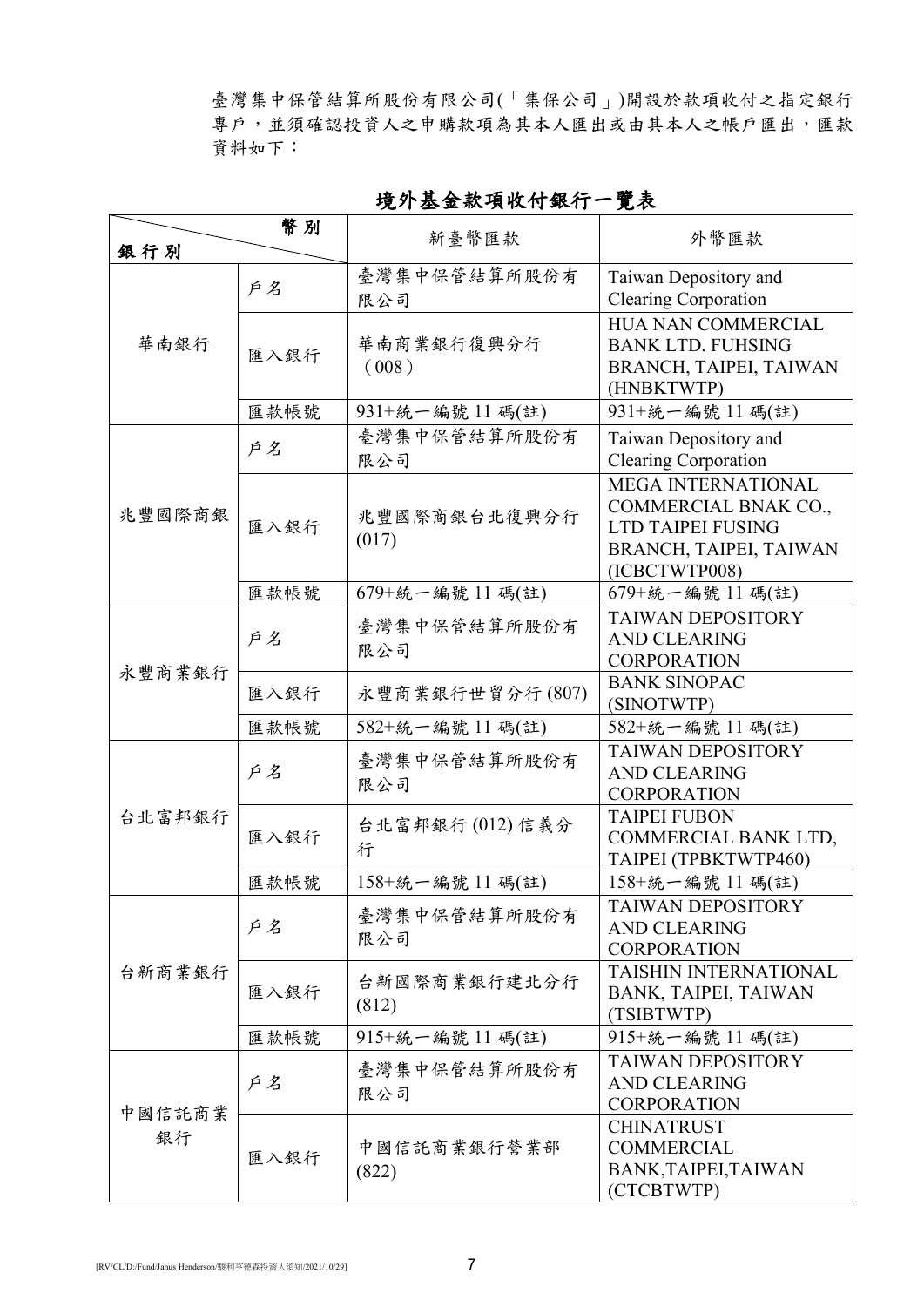|        | 匯款帳號 | 757+統一編號 11碼(註)       | 757+統一編號 11 碼(註)                                                                                                                                                                                                                                                                                                                                                              |  |  |
|--------|------|-----------------------|-------------------------------------------------------------------------------------------------------------------------------------------------------------------------------------------------------------------------------------------------------------------------------------------------------------------------------------------------------------------------------|--|--|
|        |      |                       | <b>TAIWAN DEPOSITORY</b>                                                                                                                                                                                                                                                                                                                                                      |  |  |
|        | 戶名   | 限公司                   | <b>AND CLEARING</b>                                                                                                                                                                                                                                                                                                                                                           |  |  |
|        |      |                       | <b>CORPORATION</b>                                                                                                                                                                                                                                                                                                                                                            |  |  |
| 第一銀行   |      |                       | <b>FIRST COMMERCIAL</b>                                                                                                                                                                                                                                                                                                                                                       |  |  |
|        | 匯入銀行 | 第一商業銀行民權分行(007)       | BANK, TAIPEI, TAIWAN                                                                                                                                                                                                                                                                                                                                                          |  |  |
|        |      |                       | (FCBKTWTP)                                                                                                                                                                                                                                                                                                                                                                    |  |  |
|        | 匯款帳號 | 963+統一編號 11 碼(註)      | 963+統一編號 11碼(註)                                                                                                                                                                                                                                                                                                                                                               |  |  |
|        |      |                       | <b>TAIWAN DEPOSITORY</b>                                                                                                                                                                                                                                                                                                                                                      |  |  |
|        | 戶名   | 限公司                   | <b>AND CLEARING</b>                                                                                                                                                                                                                                                                                                                                                           |  |  |
| 日盛國際商業 |      |                       | <b>CORPORATION</b>                                                                                                                                                                                                                                                                                                                                                            |  |  |
| 銀行     | 匯入銀行 | 日盛國際商業銀行敦北分行          | <b>JIH SUN INTERNATIONAL</b>                                                                                                                                                                                                                                                                                                                                                  |  |  |
|        |      | (815)                 |                                                                                                                                                                                                                                                                                                                                                                               |  |  |
|        | 匯款帳號 | 750+統一編號 11碼          | 750+統一編號 11 碼(註)                                                                                                                                                                                                                                                                                                                                                              |  |  |
|        |      |                       | <b>TAIWAN DEPOSITORY</b>                                                                                                                                                                                                                                                                                                                                                      |  |  |
|        | 戶名   | 限公司                   | <b>AND CLEARING</b>                                                                                                                                                                                                                                                                                                                                                           |  |  |
|        |      |                       | 臺灣集中保管結算所股份有<br>臺灣集中保管結算所股份有<br><b>BANK (JSIBTWTP)</b><br>臺灣集中保管結算所股份有<br><b>CORPORATION</b><br>CATHAY UNITED BANK,<br>MINCHUAN BRANCH,<br>TAIPEI, TAIWAN<br>(UWCBTWTP019)<br>897+統一編號 11碼(註)<br><b>TAIWAN DEPOSITORY</b><br><b>AND CLEARING</b><br><b>CORPORATION</b><br><b>CHANG HWA</b><br><b>COMMERCIAL BANK Min-</b><br>Sheng Branch<br>(CCBCTWTP523)<br>918+統一編號 11碼(註) |  |  |
| 國泰世華商業 |      |                       |                                                                                                                                                                                                                                                                                                                                                                               |  |  |
| 銀行     | 匯入銀行 | 國泰世華商業銀行民權分行          |                                                                                                                                                                                                                                                                                                                                                                               |  |  |
|        |      | (013)                 |                                                                                                                                                                                                                                                                                                                                                                               |  |  |
|        |      |                       |                                                                                                                                                                                                                                                                                                                                                                               |  |  |
|        | 匯款帳號 | 897+統一編號 11碼          |                                                                                                                                                                                                                                                                                                                                                                               |  |  |
|        | 戶名   | 臺灣集中保管結算所股份有          |                                                                                                                                                                                                                                                                                                                                                                               |  |  |
|        |      | 限公司                   |                                                                                                                                                                                                                                                                                                                                                                               |  |  |
|        |      |                       |                                                                                                                                                                                                                                                                                                                                                                               |  |  |
| 彰化商業銀  | 匯入銀行 | 彰化銀行民生分行              |                                                                                                                                                                                                                                                                                                                                                                               |  |  |
| 行      |      | (009)                 |                                                                                                                                                                                                                                                                                                                                                                               |  |  |
|        |      |                       |                                                                                                                                                                                                                                                                                                                                                                               |  |  |
|        |      |                       |                                                                                                                                                                                                                                                                                                                                                                               |  |  |
|        | 匯款帳號 | $918 + 56 - 56$ 號 11碼 |                                                                                                                                                                                                                                                                                                                                                                               |  |  |

- [註:匯款帳號中統一編號 11 碼係依投資人身分證字號、統一證號或營利事業統一編號轉碼編製, 編碼方式為: (一)本國人:身分證字號英文字母轉為數字 2 碼(A 為 01,B 為 02 依此類推)+數字 9碼;(二)華僑及外國人:統一證號英文字母第 1 碼轉為數字 2 碼(A 為 01, B 為 02 依此類推)+ 英文字母第 2 碼轉為數字 1 碼(A 為 3, B 為 4, C 為 5, D 為 6)+數字 8 碼; (三)法人: 000+營利 事業統一編號 8 碼]
	- (2)投資人應自行支付並與銀行洽談申購價款相關之匯費、手續費,例如:銀行匯兌 手續費、銀行轉帳手續費等。
	- (3)投資人透過總代理人或銷售機構以總代理人或銷售機構名義為投資人辦理申購/ 買回境外基金及受理基金配息時,依臺灣集中保管結算所股份有限公司辦理境外 基金交易資訊傳輸暨款項收付作業配合事項之規定,該公司將就申購、買回及配 息款項中屬新臺幣部分,與主要款項收付銀行就不同幣別分別議定單一匯率,並 辦理結匯作業。
	- **(4)**集保公司將銷售機構通知之申購資料與款項收付銀行通知之款項匯入資料於下午 3:00 前辦理比對,其匯入款項足以支付包含申購手續費之申購款項者,即為比 對完成,若投資人之申購款項於下午 **3**:**00** 後匯至款項收付專戶者,集保公司將 於次一營業日與申購資料進行比對。

惟投資人應注意,由於外幣轉帳所需時間較長,若以外幣支付申購款項,須預備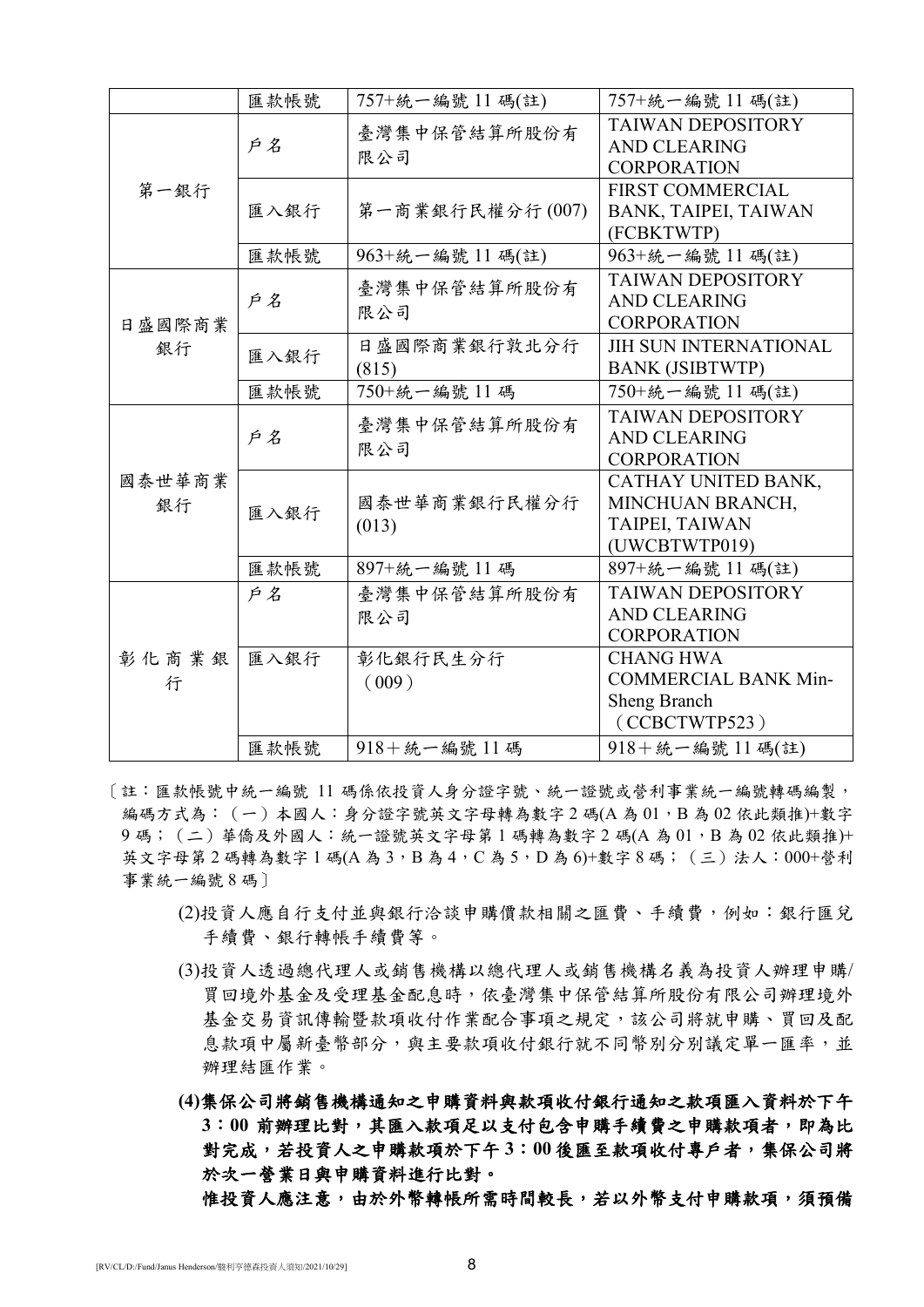較長時間進行處理,故可能無法於申請日完成下單申請。應以申購款項實際匯達 集保公司指定款項收付專戶之日為申購日。相關未述事宜應以最新集保公司公佈 之「境外基金業務操作辦法」,及「境外基金交易資訊傳輸暨款項收付作業手冊」 為準。

### (三) 每營業日<sup>#1</sup>受理申請截止及交割時間,以及對逾時申請文件之處理方式:

#### 交易截止及交割時間

過戶代理人或境外基金發行機構及/或境外基金管理機構或其代表於下表所定每營業日 交易截止時間前收受之申購申請,將依該營業日之發行價格執行。過戶代理人或境外基 金發行機構及/或境外基金管理機構或其代表於相關營業日交易截止時間後收受之申 購,將依次一營業日之發行價格執行。各基金之交割時間亦規定於下表。若申購款項未 在交割期限前給付,則將取消該筆申購,或投資人須就遲延之申購款項依一般商業利率 支付遲延利息。在此情況下,銷售機構或個人投資者應對該基金之任何損失負責。

# 申購、轉換、買回價金計算,係以交易日之基金淨值為準。投資人之所有申購、買回、 轉換基金交易,皆須經境外基金管理機構或其指定授權機構回覆確認後,前揭交易方始 生效。

投資人須依以下總代理人與銷售機構收件截止時間前完成申購申請手續。

### **1.** 透過銷售機構之投資

投資人若至總代理人指定之銷售機構辦理申購境外基金時,應依各銷售機構規定之申購 截止時間前辦理。總代理人依據銷售契約約定之收件截止時間,受理銷售機構之境外基 金申購申請。若逾收件截止時間或非基金註冊地營業日辦理申購者,則視為次一營業日 申購收件。

| 基金   | 交易截止時間                      | 交割時間 |
|------|-----------------------------|------|
| 所有基金 | 紐約證券交易所一般交易之收盤時   交易日+3個營業日 |      |
|      | 間 (通常為紐約時間下午4點)             |      |

### **2.** 透過組合式基金或投資型保單之投資

投資人透過組合式基金或投資型保單辦理基金申購者,投資人應依其與投信或壽險業者 約定之匯款方式與截止時間辦理轉帳或匯款,並由該投信或壽險業者依境外基金管理機 構規定或與總代理約定時間內匯至境外基金管理機構於境外指定之帳戶辦理款項之支 付。若逾收件截止時間或非基金註冊地營業日辦理申購者,則視為次一營業日申購收 件。

| 基金   | 交易截止時間                      | 交割時間 |
|------|-----------------------------|------|
| 所有基金 | 紐約證券交易所一般交易之收盤時   交易日+3個營業日 |      |
|      | 間 (通常為紐約時間下午4點)             |      |

境外基金發行機構及/或境外基金管理機構有權變更受理申購或付款的時間。在此等變 更生效前,股東及金融主管機關將會收到相關通知。配息股份級別將自相關交割日起計 算股利。

銷售機構應負責確認其所代理交易申請均準時送達。境外基金發行機構及/或境外基金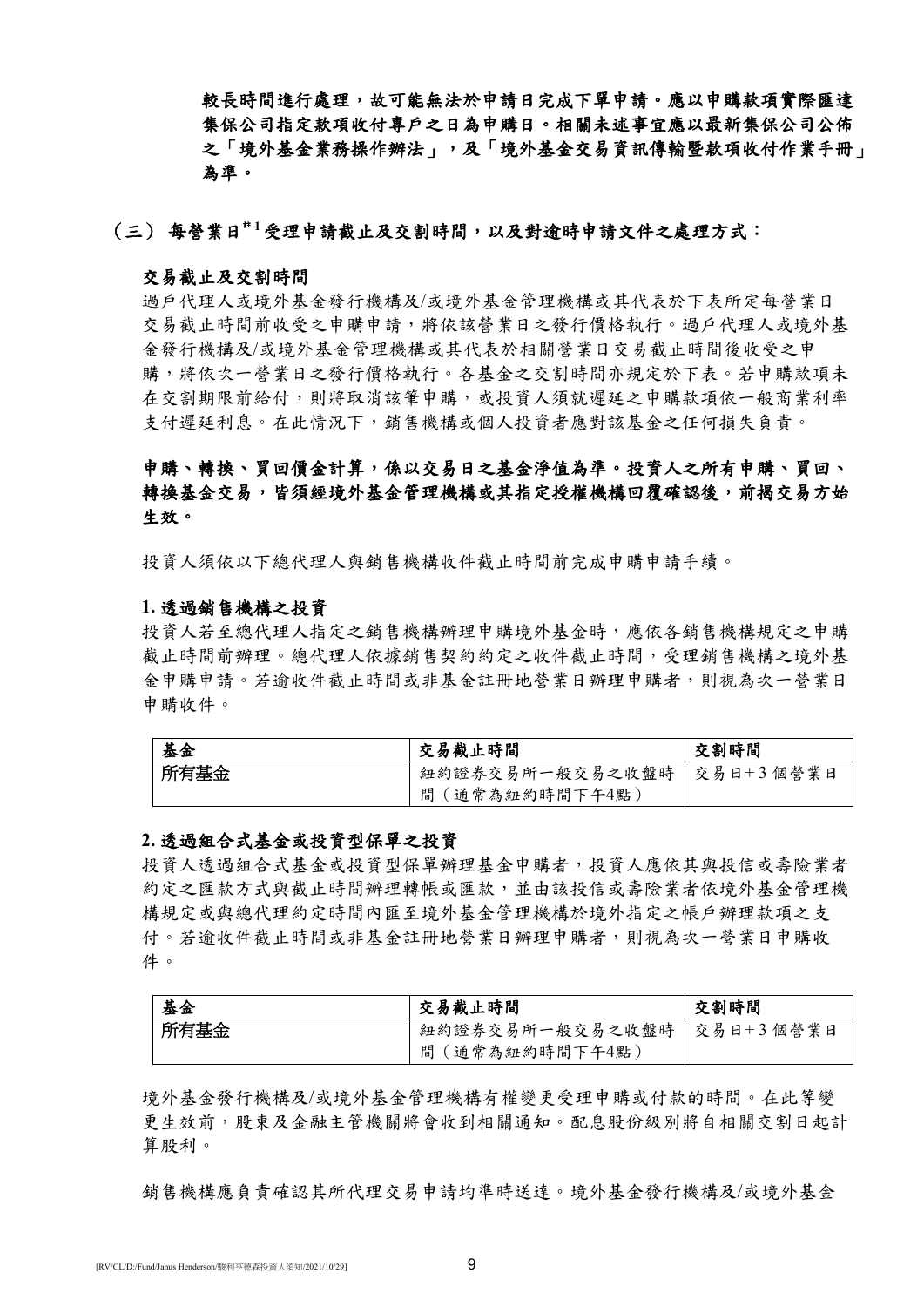管理機構得拒絕全部或部分之任何開戶交易申請,而毋須任何理由。所有對股東之通知 或公告事項,均將以郵件送達股東於開戶申請書上提供之地址,或經股東同意後,以電 子方式送達股東於開戶申請書上提供之電子郵件信箱,但股東亦得與過戶代理人另行書 面約定。

註 1:本投資人須知之營業日係指:紐約股票交易所的任何營業日,不含每年 12 月 26 日、12 月 27 日或 12 月 28 日(倘該日為愛爾蘭銀行之國定假日);或由子投資顧問機構在徵得行政管理 機構和保管機構的同意後所確定的任何其他日子。

## (四) 投資人申購匯款及支付買回款項應以客戶本人名義為之。

# (五) 投資人負擔之 實際及最終成本**/**費用仍可能因各類型投資人及**/**或適用之投資管道不同 而有差異。

(六) 申購、買回及轉換境外基金之作業流程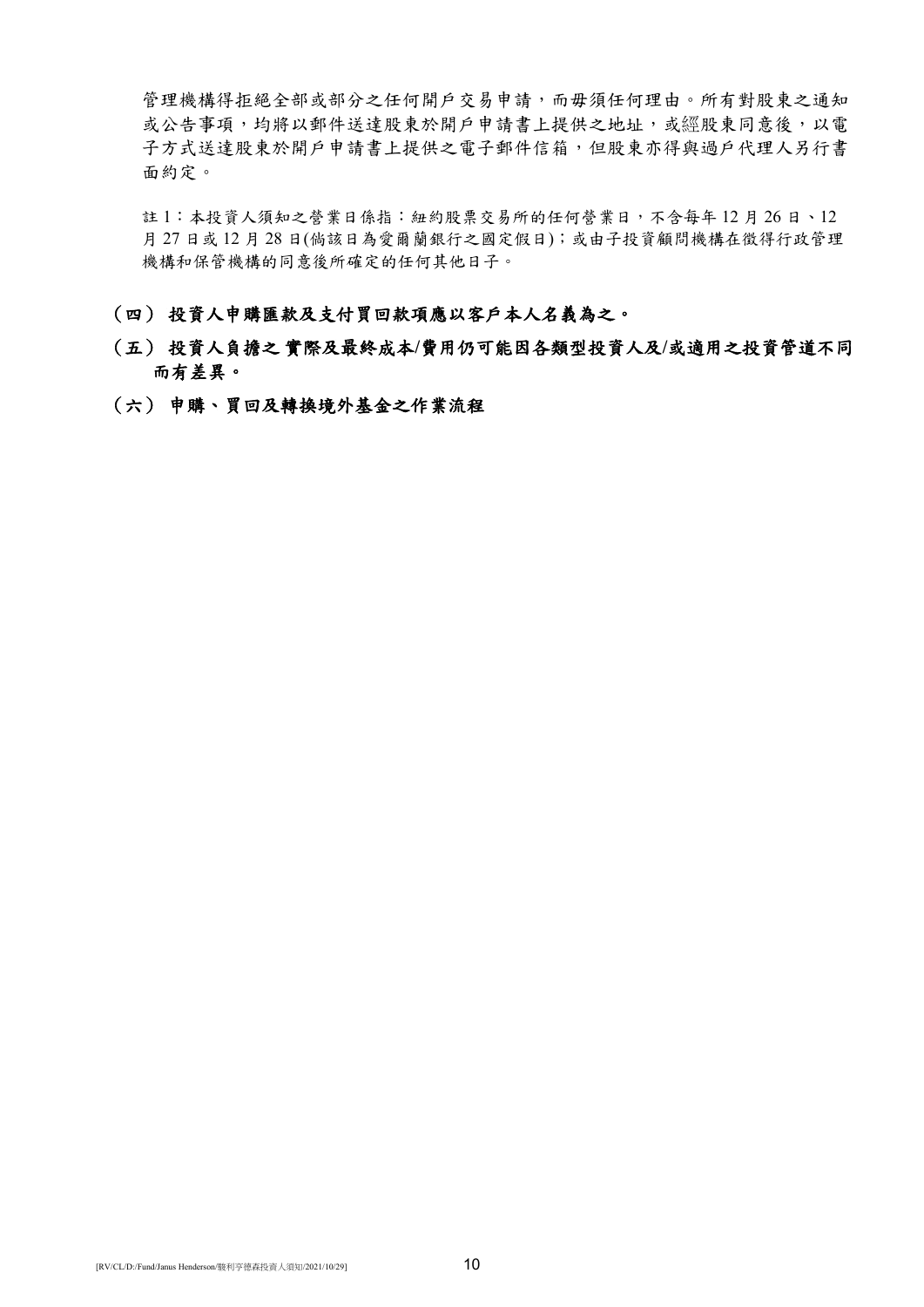由信託業依特定金錢信託契約/證券經紀商依受託買賣外國有價證券契約之申購及買回交易流程圖



分銷股份級別之每月派息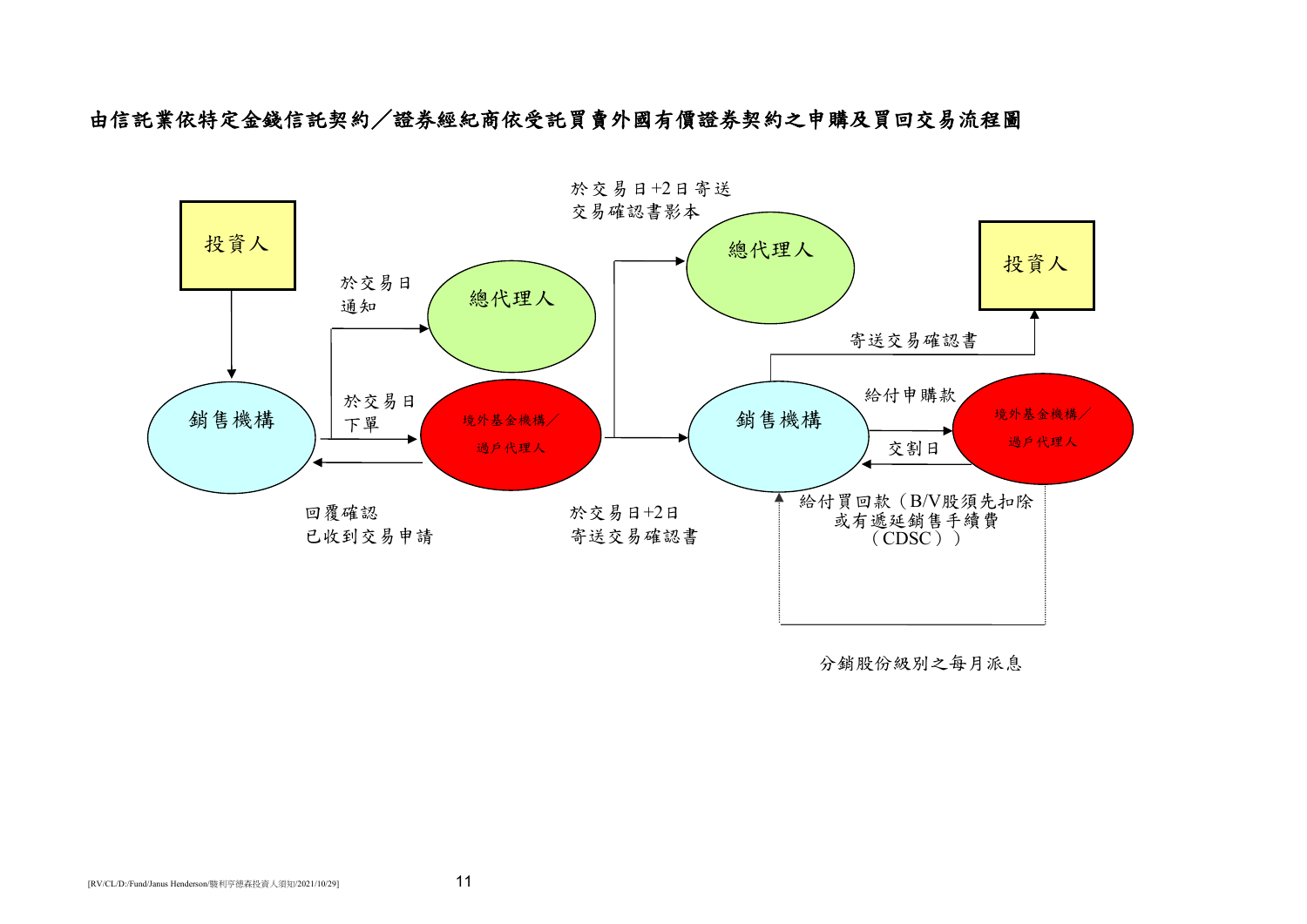投資人以總代理或銷售機構名義透過集保公司綜合帳戶,向境外基金機構提出申購、買回基金之交易流程圖

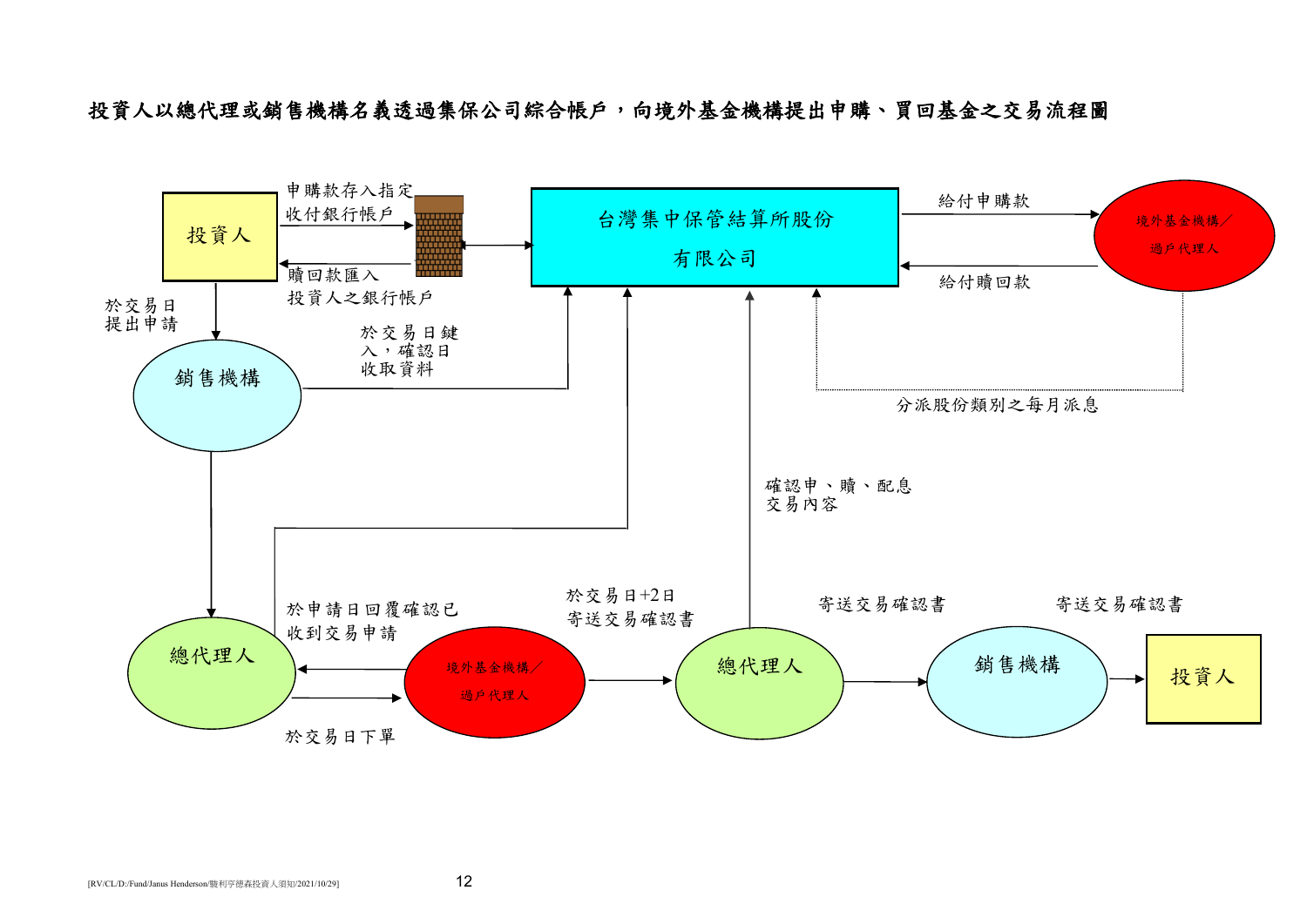# 由投資人以自己名義投資,總代理人轉單之申購及買回交易流程圖



分銷股份級別之每月派息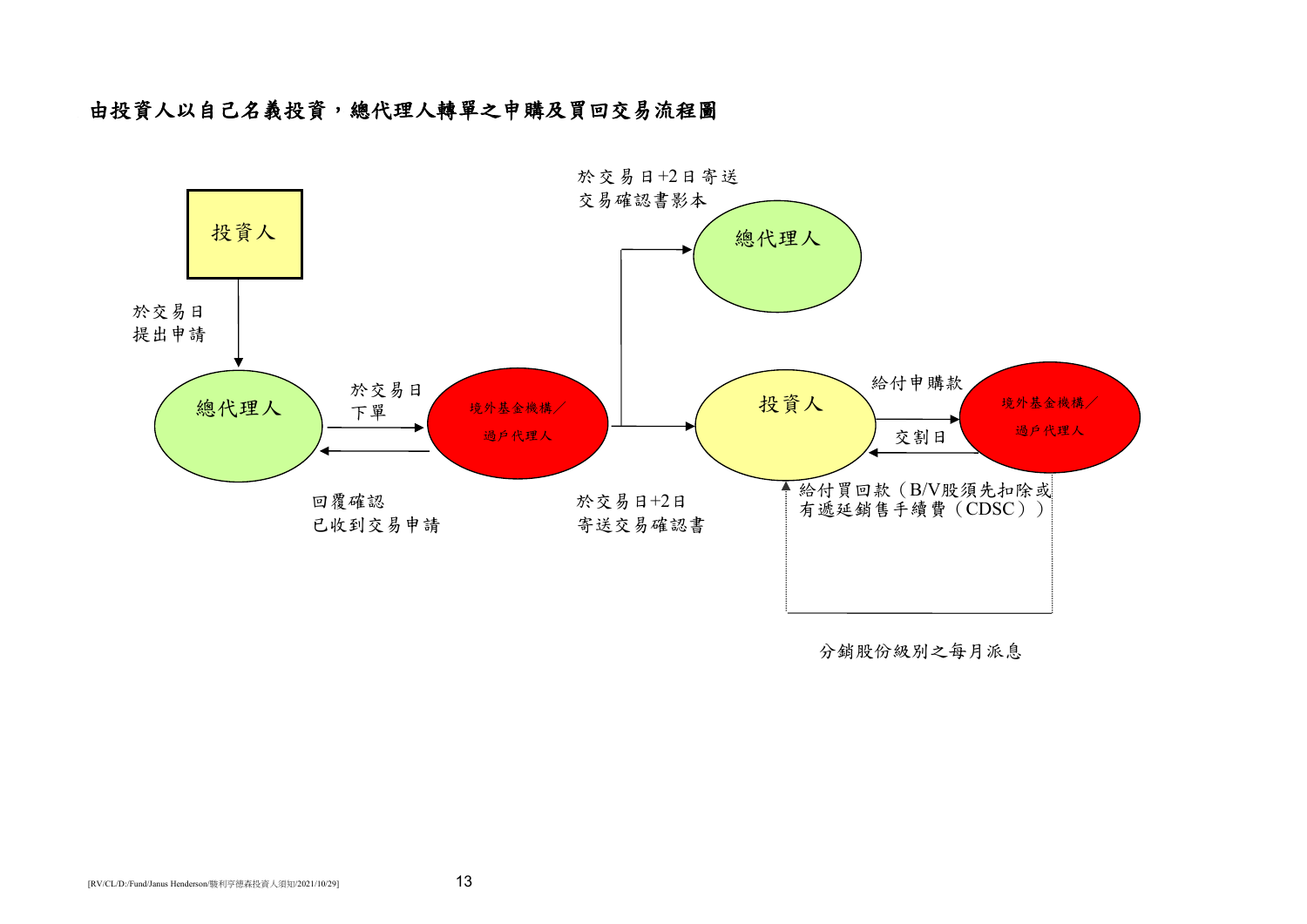由信託業依特定金錢信託契約/證券經紀商依受託買賣外國有價證券契約之轉換交易流程圖

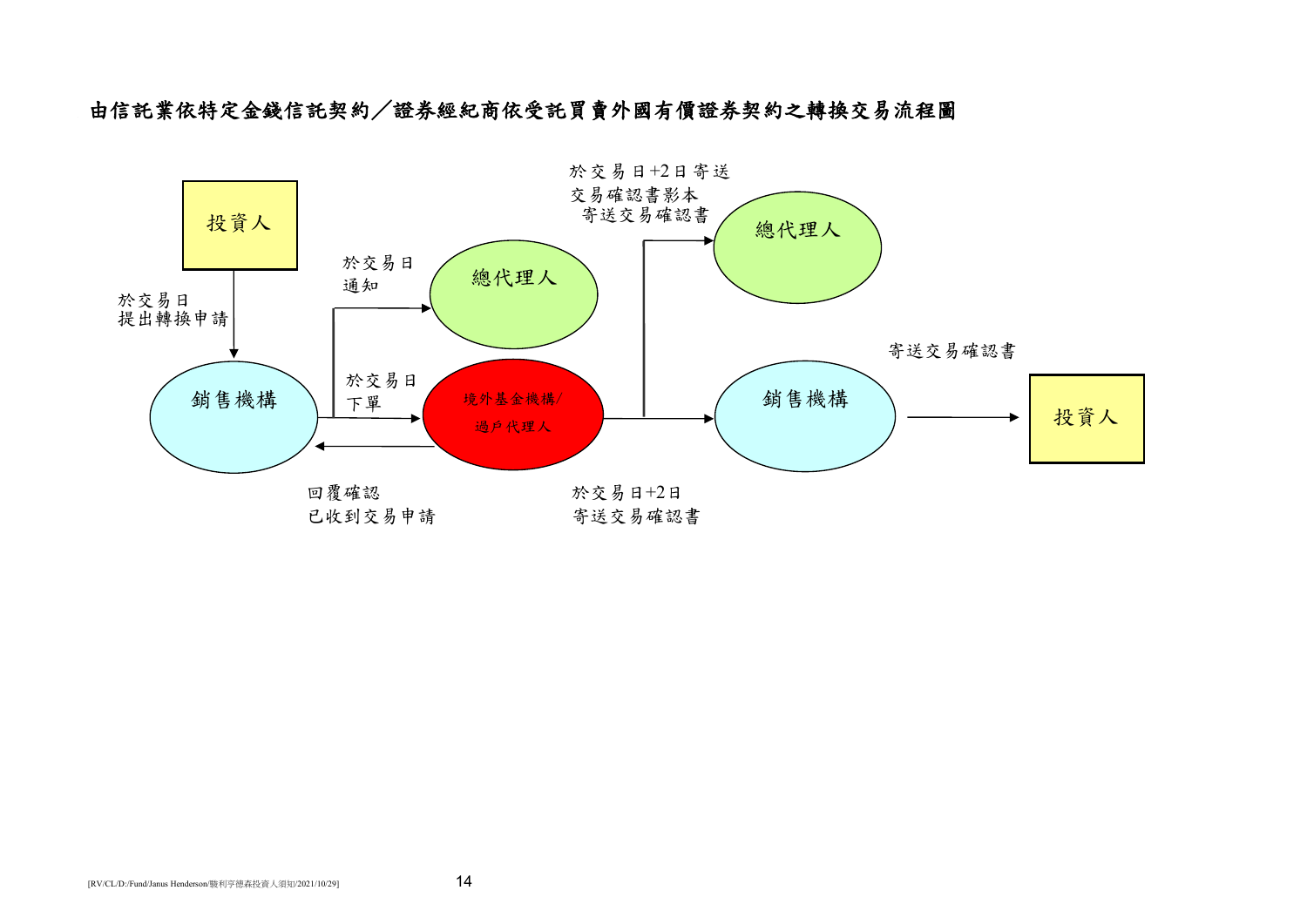投資人以總代理或銷售機構名義透過台灣集保公司綜合帳戶,向境外基金機構提出轉換基金之轉換交易流程圖

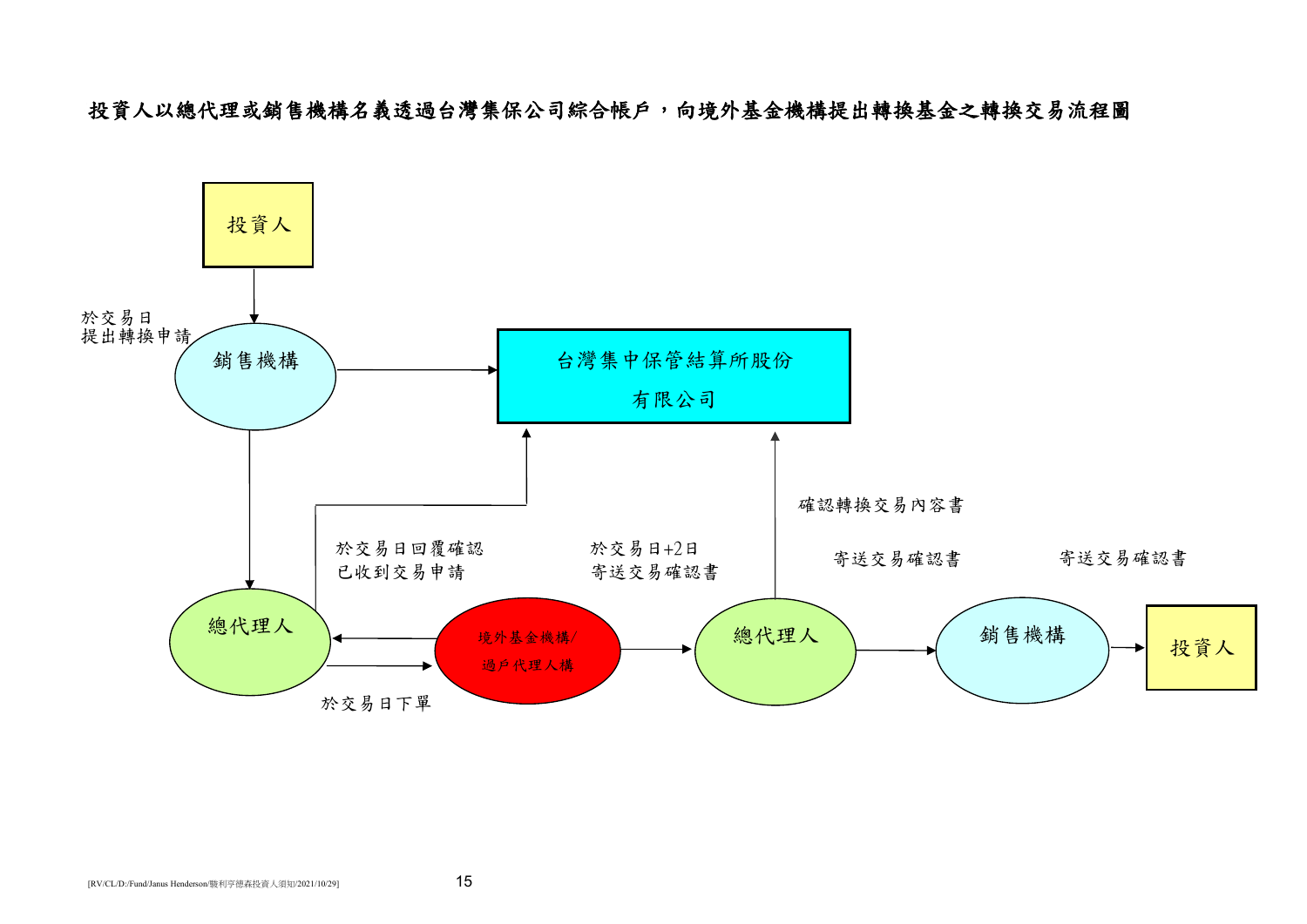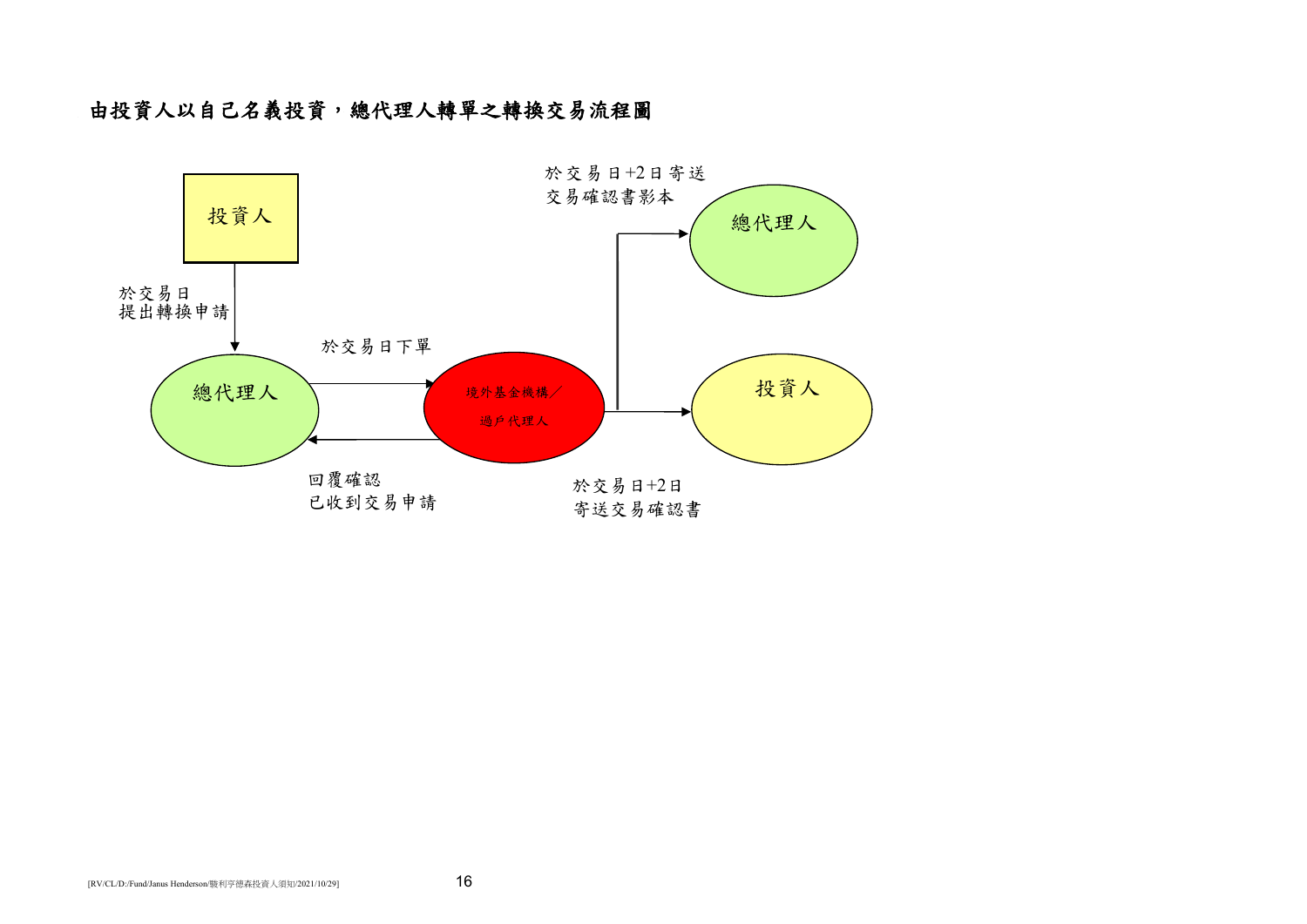## 轉換或轉讓股份

所有類別股份(V 類股份除外)

一般而言,股份僅得於相應之股份類別間轉換。一基金股份類別股東可申請按相對淨值 比率將手中某類別基金之股份轉換成另一基金之相應類別股份,至於幣別是否相同則可 不問。投資人亦可著眼於不同派息政策而申請股份轉換(例如:可在 A3/4/5 美元類股和 A2 美元類股之間轉換股份)。

轉換之指令得於任一營業日為之。轉換指令須經過戶代理人或其代表或公司及/或管理公 司收到或接受後,始加以辦理。

#### **V** 類股

一般而言,V 類股份的轉換,限於相對應之 V 類股份之間進行。某基金的 V 類股份股東, 僅能依據兩個基金的相對淨資產價值,將持股轉換為另一個基金之 V 類股份,至於類別 貨幣得不同。此外,亦得為變更適用於股東投資的派息政策而轉換股份。一般而言,其 他類別股份不可轉換為 V 類股份,V 類股份亦不得轉換為其他類別股份。

持有三年之後,V 類股份得轉換同一基金之 A 類股份。某基金的 V 類股份股東,僅能依 據相對淨資產價值,將持股轉換為同一基金之 A 類股份,至於類別貨幣得不同(例如: 可在 V 月配美元類股和 A 月配歐元類股之間轉換股份)。此外,亦得為變更適用於股東 投資的派息政策而轉換股份(例如:可在 V5 月配美元類股和 V2 美元類股或 A2 美元類 股之間轉換股份)。

一般而言,其他類別股份不可轉換為 V 類股份, V 類股份亦不得轉換為其他類別股份。 就三年期間的認定而言,各基金假設股東首先轉換持有最長時間的股份。

股東得於任一營業日提出轉換指令。過戶代理人或本公司及/或管理公司或其代表未接獲 並接受轉換指令之前,不得進行轉換。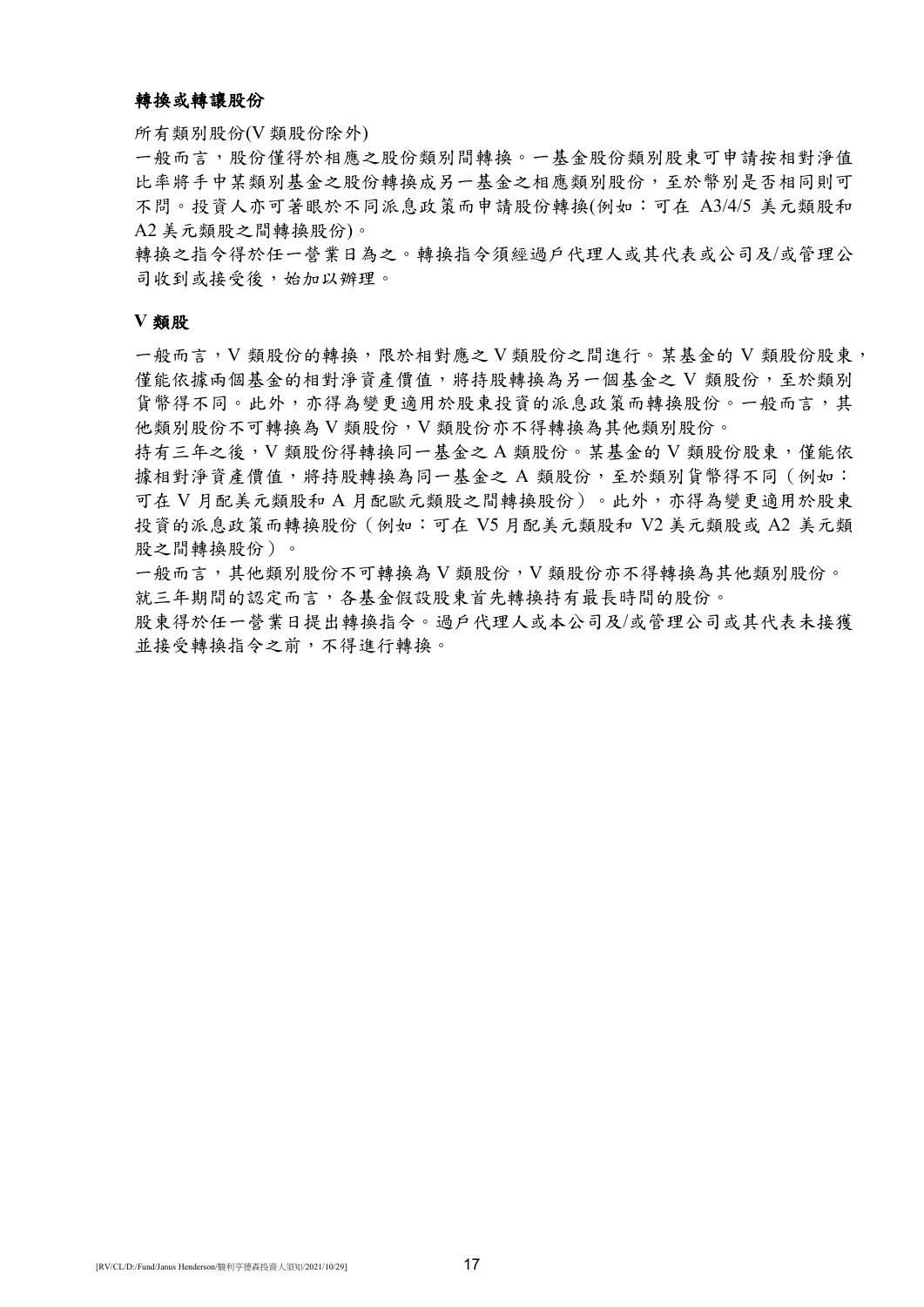## 三、 境外基金之募集及銷售不成立時之退款方式:

(一) 境外基金發行機構有權以任何理由拒絕任何投資人或投資人集體之任何申購(包含 轉換交易),且毋需事先通知;特別是境外基金發行機構相信相關帳戶之交易活動將對 該基金產生干擾時。例如,當相關子投資顧問機構認為無法依該基金之投資策略有效地 投資該筆款項,或當該筆交易之規模、交易頻率及其他因素(如頻繁交易/短線交易)可能 對該基金有不良影響時,境外基金發行機構即可拒絕該申購。

若申購款項未在交割時間前收到,則該筆申購將被取消,或投資人須就遲延之申購款項 依一般商業利率支付遲延利息。

在申購被拒絕,申購交易被取消,或因任何其他理由導致申購交易未執行時,境外基金 發行機構將於 15 日內將其已收到(或其代理人已收到)之款項以匯款方式不計息退還予 投資人。

若以上匯款未於適當時間內收到,銷售機構及總代理人應協助投資人向境外基金發行機 構或行政管理機構查詢。

(二)於此情況下,境外基金機構、總代理人及銷售機構除不得請求報酬外,為境外基金 支付所生費用應由境外基金機構、總代理人及銷售機構各自負擔。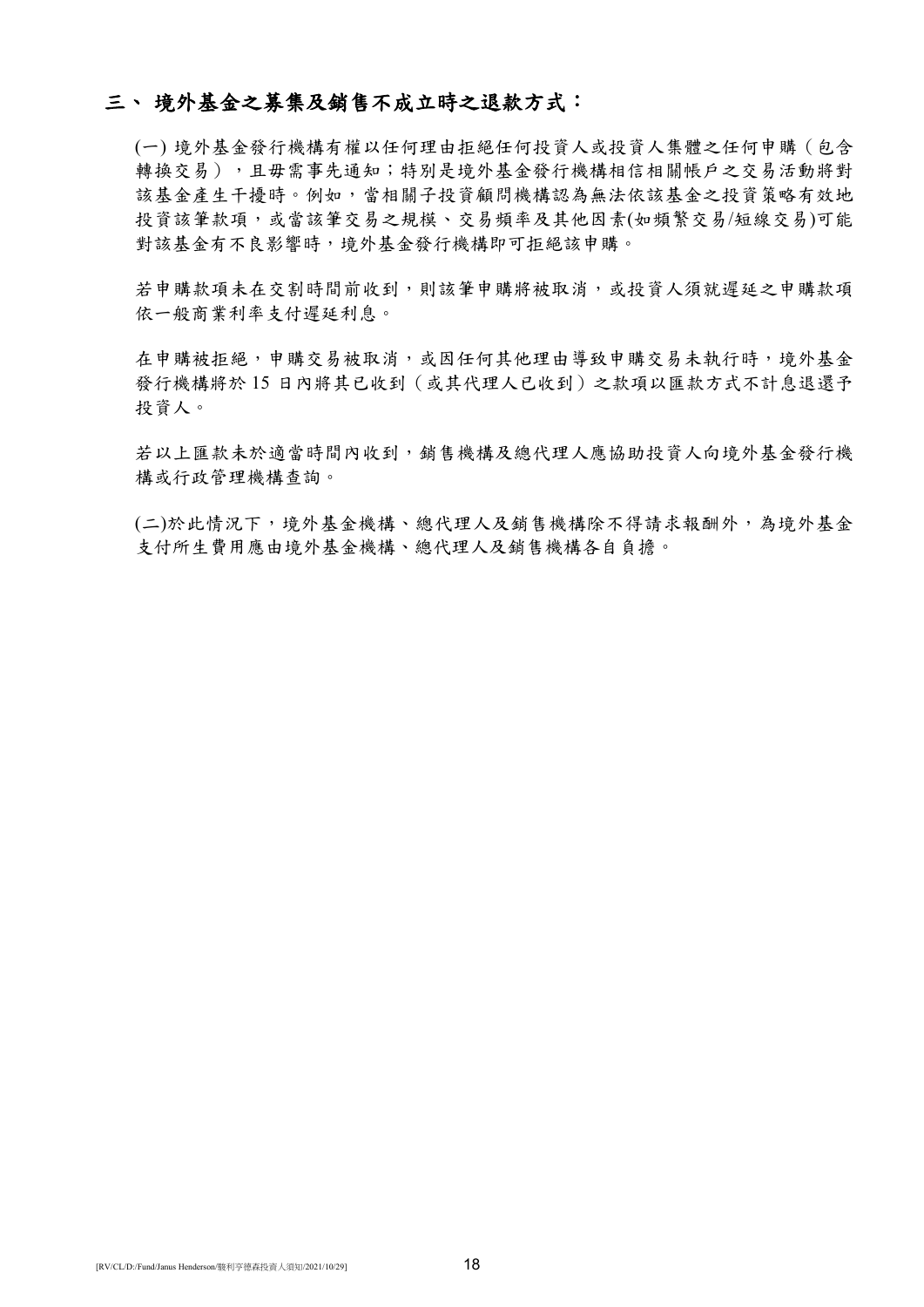# 四、 總代理人與境外基金機構之權利、義務及責任:

## 總代理人之權利、義務與責任:

- 一、總代理人及其經理人或受僱人,應以善良管理人之注意義務及忠實及忠誠義務,代 理境外基金募集及銷售;
- 二、就境外基金編製投資人須知、公開說明書中譯本及其他境外基金之資訊,並以書面 或電子傳輸之方式將前述文件及最新公開說明書交付予銷售機構及投資人;
- 三、擔任境外基金機構在中華民國境內之訴訟及一切文件之送達代收人;
- 四、總代理人應負責與境外基金機構連絡,提供投資人境外基金之相關發行及交易資訊;
- 五、總代理人必須在基金發行與銷售之申請獲得主管機關核准(申報生效)後兩天內, 公告相關基金之發行與銷售資訊;
- 六、總代理人必須在每一營業日公告每一基金之單位淨資產價值;
- 七、總代理人必須在基金公開說明書內容修正後三天內,公告相關修正事項;
- 八、總代理人必須儘速公告境外基金年度財務報告內容及其中文翻譯摘要,基金註冊地 如規定應編具半年度財務報告者,亦同。
- 九、除法令另有規定外,總代理人應將申購、買回或轉換境外基金之交易指示轉送境外 基金機構;
- 十、就不可歸責總代理人之情事,總代理人應協助辦理並保護投資人權益之相關事宜;
- 十一、總代理人就下列事項,應於事實發生日起三日內為公告,並依境外基金管理辦法 第 12 條辦理相關申報:
	- 1. 所代理之境外基金經境外基金註冊地主管機關撤銷其核准、限制其投資活動。
	- 2. 境外基金機構因解散、停業、營業移轉、併購、歇業、其當地國法令撤銷或廢 止許可或其他相似之重大事由,致不能繼續從事相關業務。
	- 3. 所代理之境外基金經金管會撤銷者。
	- 4. 境外基金管理機構受其主管機關處分。
	- 5. 所代理之境外基金有暫停及恢復交易情事。
	- 6. 其代理之境外基金公開說明書或交付投資人之其他相關文件,其所載內容有變 動或增加,致重大影響投資人之權益。
	- 7. 其代理之境外基金於國內募集及銷售所生之投資人訴訟或重大爭議。
	- 8. 總代理人發生財務或業務重大變化。
	- 9. 所代理之境外指數股票型基金發生有關標的指數之重大事項並對投資人權益有 重大影響或經註冊地主管機關核准更換標的指數者。
	- 10. 基金淨值計算錯誤達其註冊地主管機關所定之可容忍範圍以上者。
	- 11. 其他重大影響投資人權益之事項。

前述 1、2、4、5、9 及 10 點事項,總代理人應於事實發生日起三日內,向金管會 申報;第6點至第8點及第11點事項,總代理人應於次月五日前向同業公會彙總 申報轉送金管會。

十二、總代理人就下列事項,應事先送同業公會審查核准並於三日內公告:

1.銷售機構之變動情形。

- 2.參與證券商之變動情形。
- 3.所代理之境外基金於國內募集銷售之級別有新增、暫停、恢復或註銷情事。
- 前述第1點及第2點事項,同業公會應按月彙報金管會及中央銀行;第3點事項, 同業公會應按月彙報金管會。
- 十三、境外基金有下列情事之一者,總代理人應向金管會申請核准,並於事實發生日起 三日內辦理公告: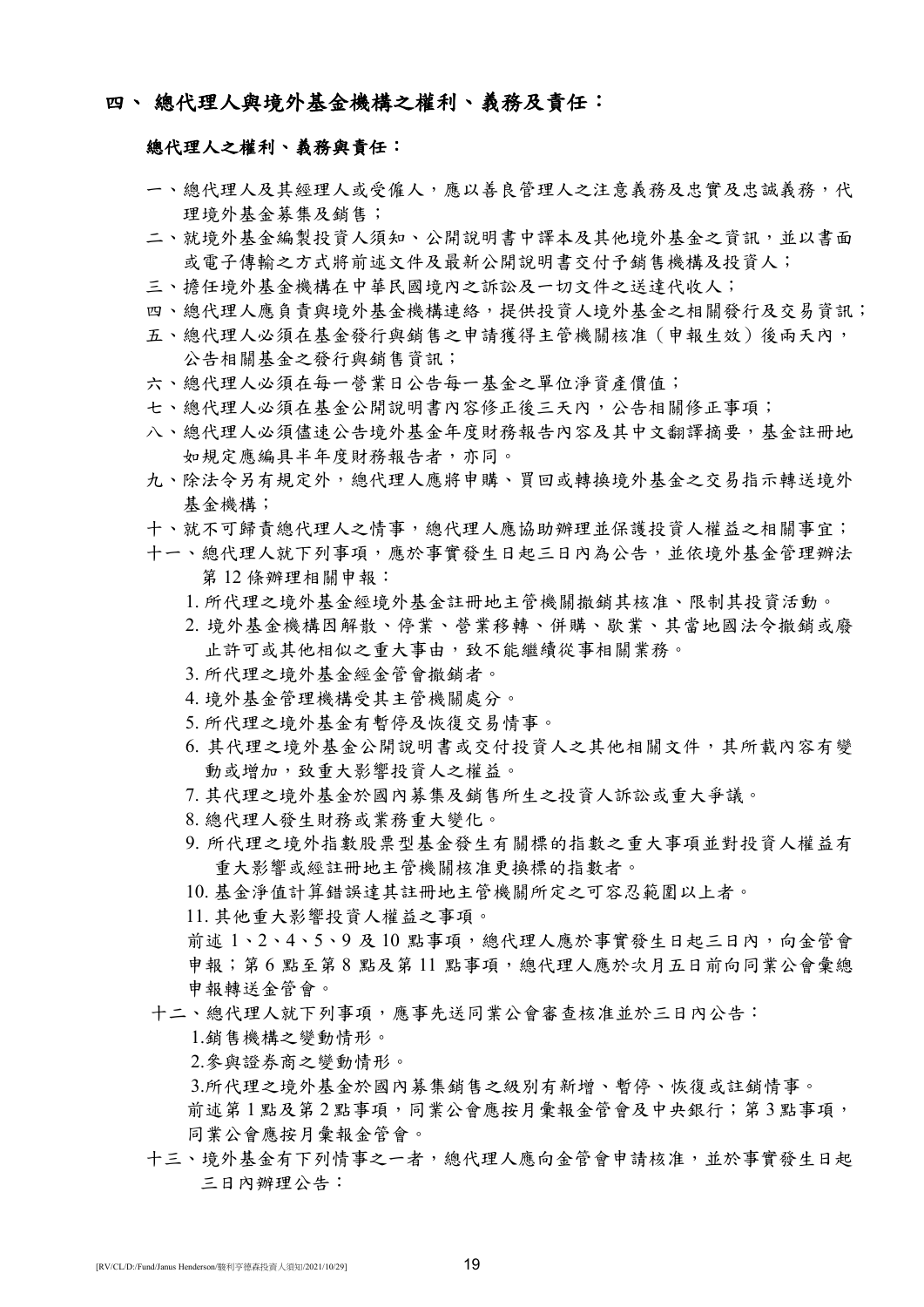- 1. 基金之移轉、合併或清算。
- 2. 增加境外基金機構或保管機構之報酬。
- 3. 終止該基金在國內募集及銷售。
- 4. 變更基金管理機構或保管機構。
- 5. 變更基金名稱。
- 6. 變更該基金投資有價證券或從事證券相關商品交易之基本方針及範圍,與境外 基金管理辦法第 23 條規定不符者。
- 7. 變更基金之投資標的與策略,致基金種類變更者。
- 8. 基金管理機構或保管機構之組織重大調整或名稱變更。
- 9. 其他經金管會規定應經核准之事項。
- 十四、其他依法令申報、申請核准、公告及傳輸境外基金之特定事項;
- 十五、總代理人若發現銷售機構於募集與銷售基金時,有違反法令或逾越授權範圍之情 事,應立即督促其改善,並立即通知金管會。總代理人、銷售機構及其董事、監 察人或其受僱人之故意、過失或違反契約或法令規定之行為,致損害投資人權益 者,應負損害賠償責任;
- 十六、總代理人如欲終止其代理,應於相關代理權移交至其他總代理人前,繼續協助投 資人辦理該基金之贖回、轉換或其他相關事宜;
- 十七、基金之募集及銷售不成立時,總代理人應依境外基金募集及銷售之相關規定,退 款至投資人所指定之銀行帳戶;
- 十八、投資人須知之更新或修正,總代理人應於更新或修正後三日內辦理公告;
- 十九、境外基金召開受益人大會、股東會及其他有關投資人權利行使之重大會議時,總 代理人應立即公告並通知銷售機構。總代理人以自己名義為投資人申購基金者, 對於重大影響投資人權益之事項,應即時通知所屬投資人,並彙整投資人之意見 通知境外基金機構。
- 二十、總代理人或銷售機構以自己名義為投資人申購、贖回或轉換基金者,應以書面或 電子檔案製作交易確認書、對帳單或其他之證明文件予投資人;
- 二十一、總代理人應協助銷售機構回覆投資人有關境外基金之諮詢;
- 二十二、總代理人得自境外基金機構或其指定之機構取得基金之募集或銷售之報酬;
- 二十三、總代理人應協助境外基金機構取得投資人身分核證所需資料;
- 二十四、其他總代理人依法令享有之權利及應負之義務與責任。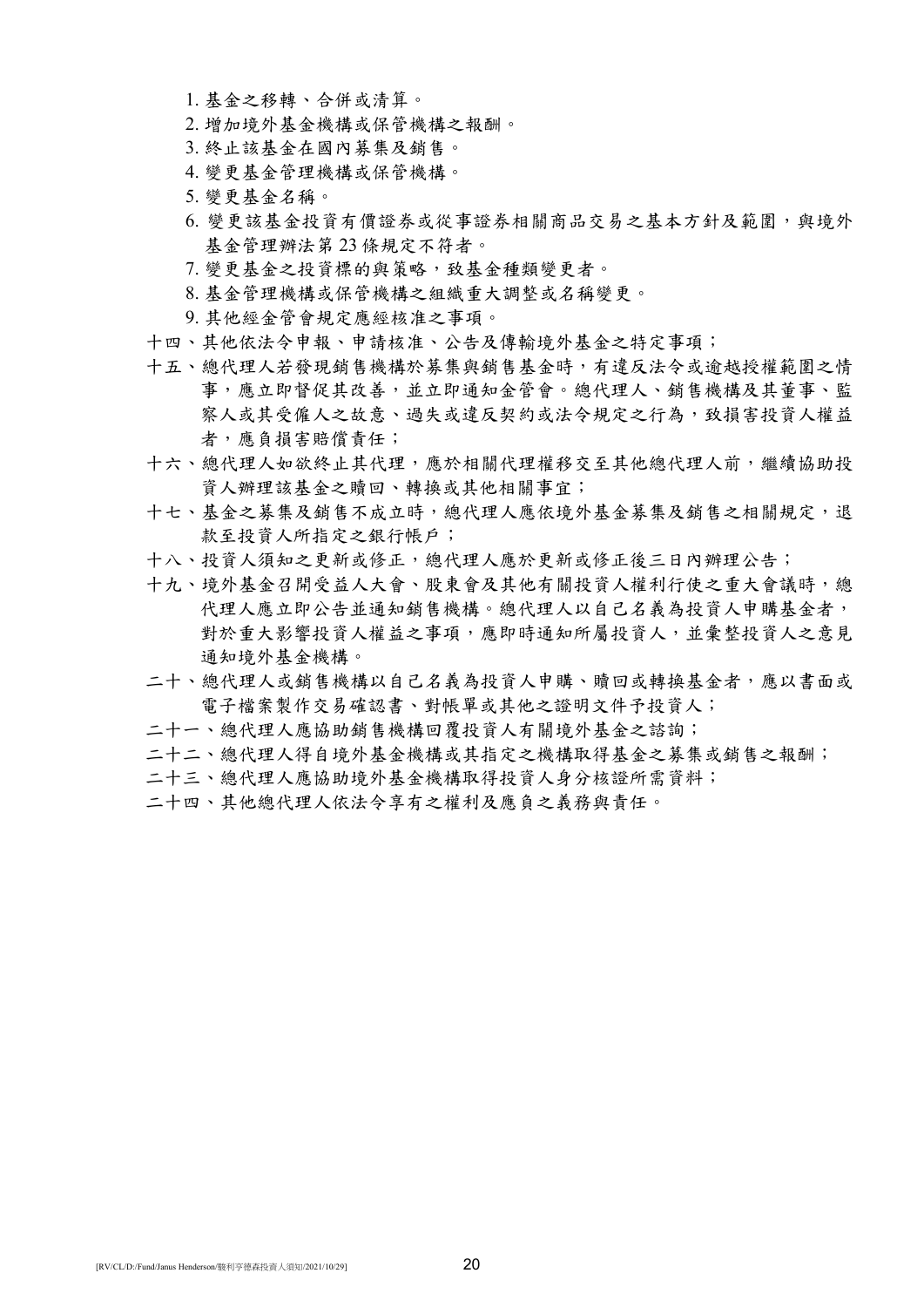## 境外基金機構之權利、義務與責任:

- 一、依法令規定,境外基金機構應提供培訓計劃予總代理人辦理募集及銷售境外基金之 人員;
- 二、境外基金有下列情事之一者,境外基金機構應備妥相關文件,於事實發生後立即通 知總代理人:
	- 1. 境外基金經其註冊地主管機關撤銷核准、或限制其投資活動;
	- 2. 境外基金機構因停止營業、轉讓、併購、終止營業、其當地國法令撤銷或廢止其 營業許可,或其他相似之重大事由,致不能繼續從事相關業務;
	- 3. 境外基金機構受其主管機關處分;
	- 4. 境外基金有暫停及恢復交易情事;
	- 5. 其代理之境外基金公開說明書或交付投資人之其他相關文件, 其所載內容有變更 或增加,且重大影響投資人權益;
	- 6. 境外基金之移轉、合併或清算;
	- 7. 調增境外基金機構或保管機構之報酬;
	- 8. 境外基金管理機構或保管機構;及

9. 變更該基金投資有價證券或從事證券相關商品交易之基本方針及範圍。

- 三、提供最新之公開說明書、年報及簡介等資料;
- 四、協助總代理人銷售機構回答投資人有關基金之諮詢;
- 五、協助總代理人印製文宣並提供市場訊息服務;
- 六、就不可歸責總代理人之情事,境外基金機構應協助投資人處理紛爭與辦理保護投資 人權益事宜及一切通知事項;
- 七、就有關基金申報、申請核准、公告及資訊傳輸之特定事項對總代理人提供必要協助, 包括但不限於在總代理人要求下提供所需文件;
- 八、境外基金機構應於投資人申購、贖回或轉換境外基金時,自行或指示總代理人製作 並交付書面或電子檔案之交易確認書或對帳單予投資人;
- 九、境外基金機構擁有拒絕任何申購申請之最終權利。依境外境外基金發行機構章程規 定,境外基金機構有權強制贖回任何違反公開說明書限制規定持有的任何基金股份;
- 十、境外基金機構有權要求取得所有確認基金股東或潛在投資人身分所需之資料。若股 東或潛在投資人延遲或不出示這些確認其身分所需資料,境外基金發行機構或行政 代理人可拒絕接受其申請及所給付之款項;
- 十一、若境外基金機構認為任何申購或轉換交易可能對基金或其股東的利益造成不利影 響時,將有權限制或拒絕受理該交易;
- 十二、其他境外基金機構依法令享有之權利及應負之義務與責任。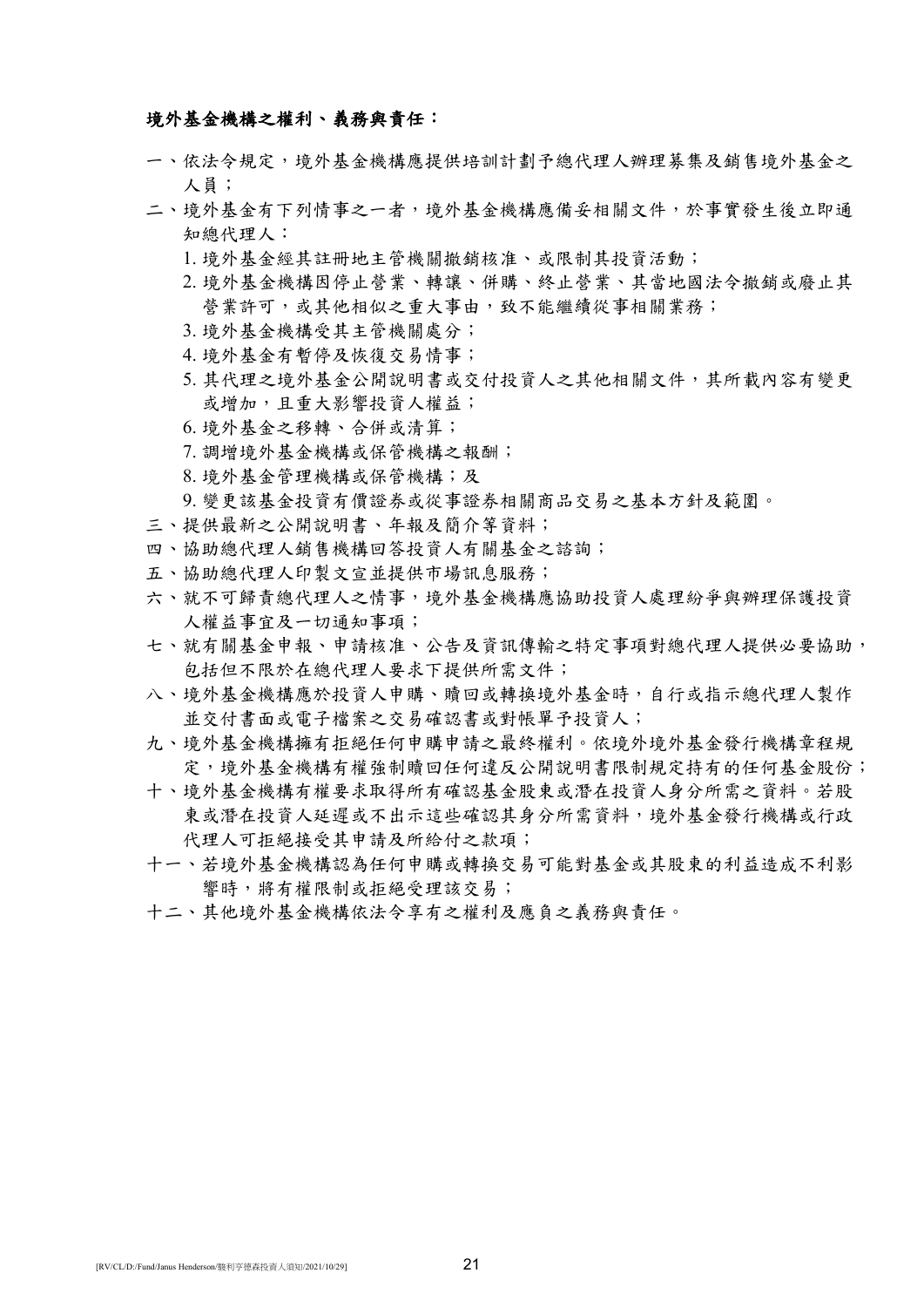## 五、 總代理人應提供之資訊服務事項:

- (一) 境外基金經申請核准或申報生效後應於二日內公告募集及銷售境外基金之相關資訊。
- (二) 每一營業日公告所代理境外基金之單位淨資產價值。
- (三) 更新或修正投資人須知、公開說明書中譯本後三日內辦理公告。
- (四) 即時公告境外基金年度財務報告併同其中文簡譯本,基金註冊地規定應編具半年度 財務報告者,亦同。
- (五) 即時公告境外基金召開年度受益人會議或股東會及其他有關投資人權利行使之重大 事項。
- (六) 總代理人就下列事項,應於事實發生日起三日內公告:
	- 1. 境外基金經境外基金註冊地主管機關撤銷其核准、限制其投資活動。
	- 2. 境外基金機構因解散、停業、營業移轉、併購、歇業、其當地國法令撤銷或廢止 許可或其他相似之重大事由,致不能繼續從事相關業務。
	- 3. 境外基金經金管會撤銷者。
	- 4. 境外基金管理機構受其主管機關處分。
	- 5. 境外基金有暫停及恢復交易情事。
	- 6. 境外基金公開說明書或交付投資人之其他相關文件,其所載內容有變動或增加, 致重大影響投資人之權益。
	- 7. 境外基金於國內募集及銷售所生之投資人訴訟或重大爭議。
	- 8. 總代理人發生財務或業務重大變化。
	- 9. 所代理之境外指數股票型基金發生有關標的指數之重大事項並對投資人權益有重 大影響或經註冊地主管機關核准更換標的指數者。
	- 10. 基金淨值計算錯誤達其註冊地主管機關所定之可容忍範圍以上者。
	- 11. 其他重大影響投資人權益之事項。
- (七) 總代理人就下列事項,應事先送同業公會審查核准並於三日內公告:
	- 1. 銷售機構之變動情形。
	- 2. 參與證券商之變動情形。

3. 所代理之境外基金於國內募集銷售之級別有新增、暫停、恢復或註銷情事。

- (八) 境外基金有下列情事之一者,總代理人應經金管會核准並於事實發生日起三日內辦 理公告:
	- 1. 基金之移轉、合併或清算。
	- 2. 調增基金管理機構或保管機構之報酬。
	- 3. 終止該基金在國內募集及銷售。
	- 4. 變更基金管理機構或保管機構。
	- 5. 變更基金名稱。
	- 6. 變更該基金投資有價證券或從事證券相關商品交易之基本方針及範圍,與境外基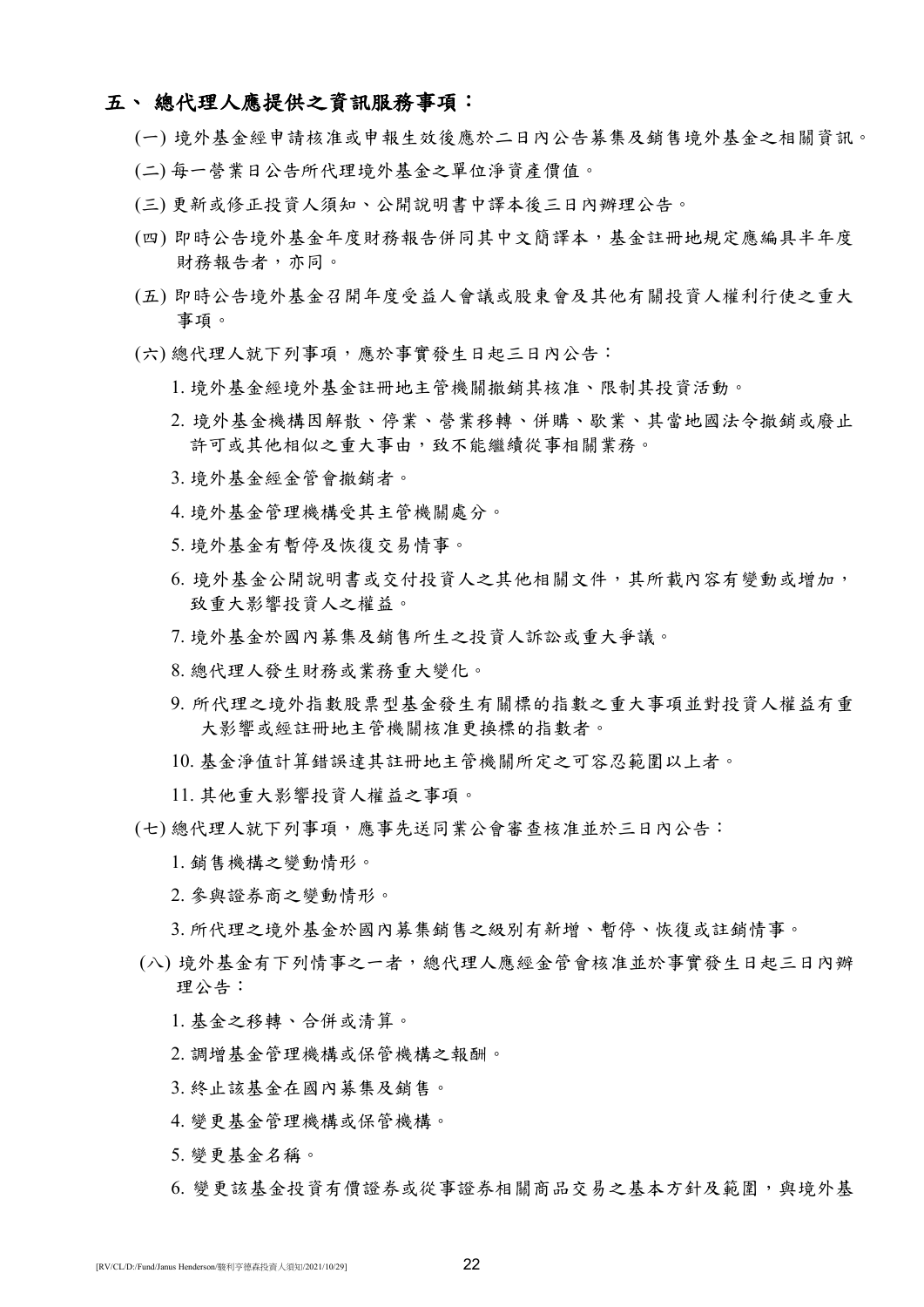金管理辦法第 23 條規定不符者。

- 7. 變更基金之投資標的與策略,致基金種類變更者。
- 8. 基金管理機構或保管機構之組織重大調整或名稱變更。
- 9. 其他經金管會規定應經核准之事項。
- (九) 總代理人之變更或終止應經金管會核准並於二日內辦理公告及通知投資人。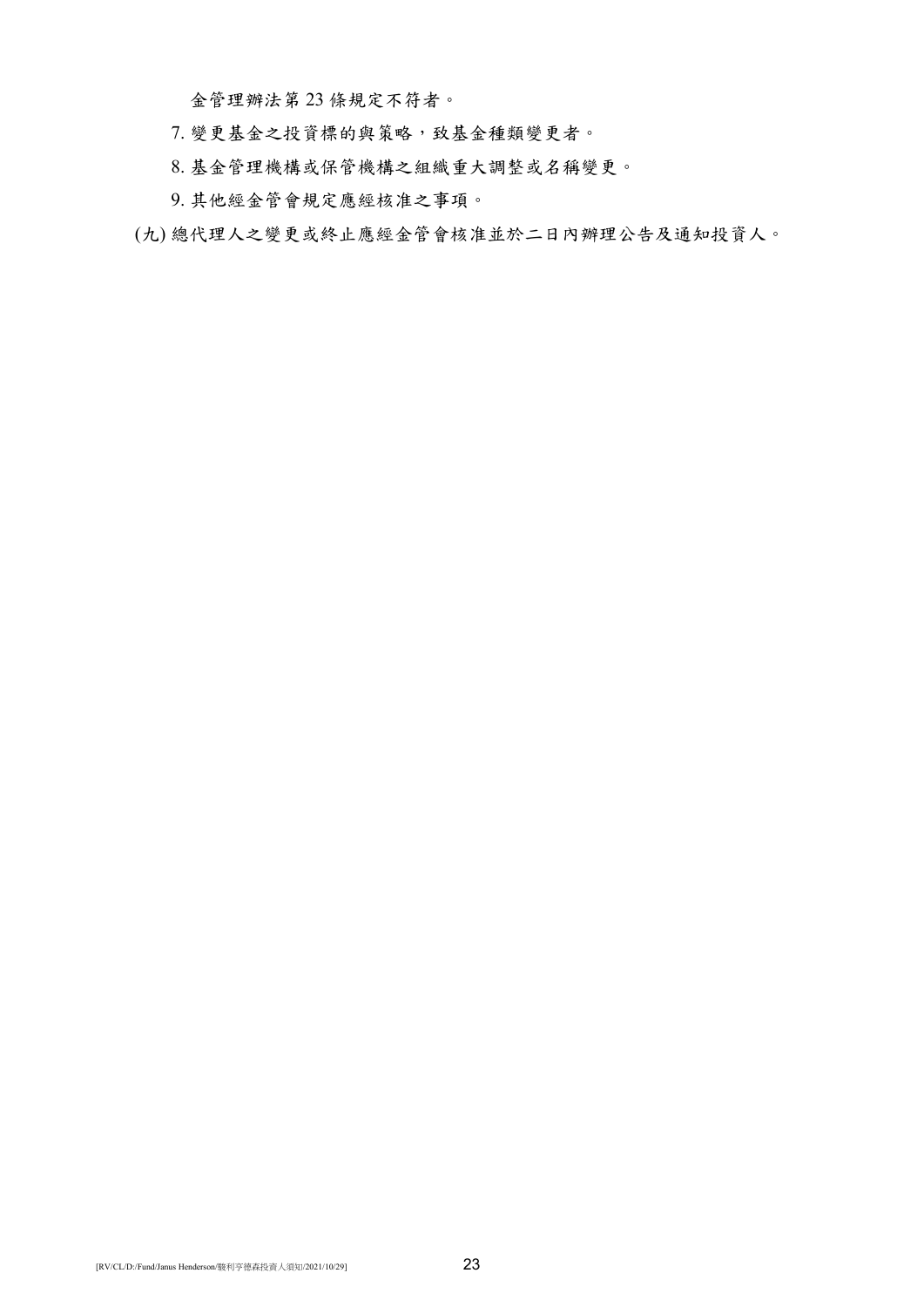## 六、境外基金機構、總代理人及銷售機構與投資人爭議之處理方式:

## **(**一**)** 境外基金機構對境外基金與投資人間之爭議處理方式及管轄法院

當投資人與境外基金機構發生任何爭議時,投資人得向其銷售機構或總代理人提出申訴。 如投資人向銷售機構提出申訴,銷售機構應整理申訴之相關資料後,於兩個營業日內, 將申訴案及相關資料通知總代理人。總代理人於接獲申訴後應立即採取必要行動,以了 解相關爭議之本質,同時如有必要,應連絡銷售機構或境外基金機構以協助處理。總代 理人有義務於接獲前述通知後五個營業日內回覆投資人。

如投資人對總代理人有疑慮,總代理人應立即將結果轉知境外基金機構,並協 助投資人與境外基金機構進行溝通與協商。如投資人在國內提起訴訟,應依我國民事訴 訟法定其管轄法院;如在國外對境外基金機構提起訴訟,其管轄法院應依相關外國法令 定之。若有必要於國外進行仲裁或訴訟時,所屬銷售機構及總代理人將盡力依公開說明 書及相關法令之規定協助投資人。

- (二) 依境外基金管理辦法第 11 條規定,總代理人擔任境外基金機構在中華民國境內有關訴 訟及一切文件之送達代收人。投資人或其他利害關係人欲送達境外基金機構之相關文件, 應寄交予總代理人,以便將該等文件轉交境外基金機構。
- (三) 就不可歸責總代理人或銷售機構之情事,總代理人或銷售機構應協助投資人處理以下有 關保障投資人權益之事項:
	- 1. 投資人與總代理人或銷售機構間之任何爭議,應依照本投資人須知協助投資人保障其 權益相關之規定提出申訴;
	- 2. 投資人與境外基金機構間之任何爭議事件,應依照本投資人須知之規定提出申訴,以 協助投資人保障其權益;及
	- 3. 於某些特定案例中,總代理人或銷售機構可指派對該案件單獨負責,並設立單一聯絡 窗口,以協助投資人處理相關事宜;
	- 4. 依具體個案及實際需求,應安排翻譯或其他專業人員協助投資人了解相關文件並處理 其他相關事宜;
	- 5. 若總代理人或銷售機構無法繼續辦理境外基金業務時,總代理人或銷售機構應將依法 令協助投資人辦理後續贖回、轉換或其他基金相關事宜;
	- 6. 境外基金機構對股東發布重大影響股東權益事項之有關訊息時,總代理人及銷售機構 應立即將該訊息通知股東及資人,並彙整股東及投資人之意見,透過總代理人 或直接送達境外基金機構;
	- 7. 依具體個案, 以書面或電子檔案提供投資人如交易確認書或對帳單等細節, 以利投 資人查詢;
	- 8. 若投資人申訴事項涉及銷售機構於銷售時未充分告知費用資訊(如分銷費等費用)致生 投資糾紛,本公司將與銷售機構共同研議妥適處理措施,俾維護投資人權益。
	- 9. 其他總代理人或銷售機構依具體個案及需求應協助投資人之相關事宜。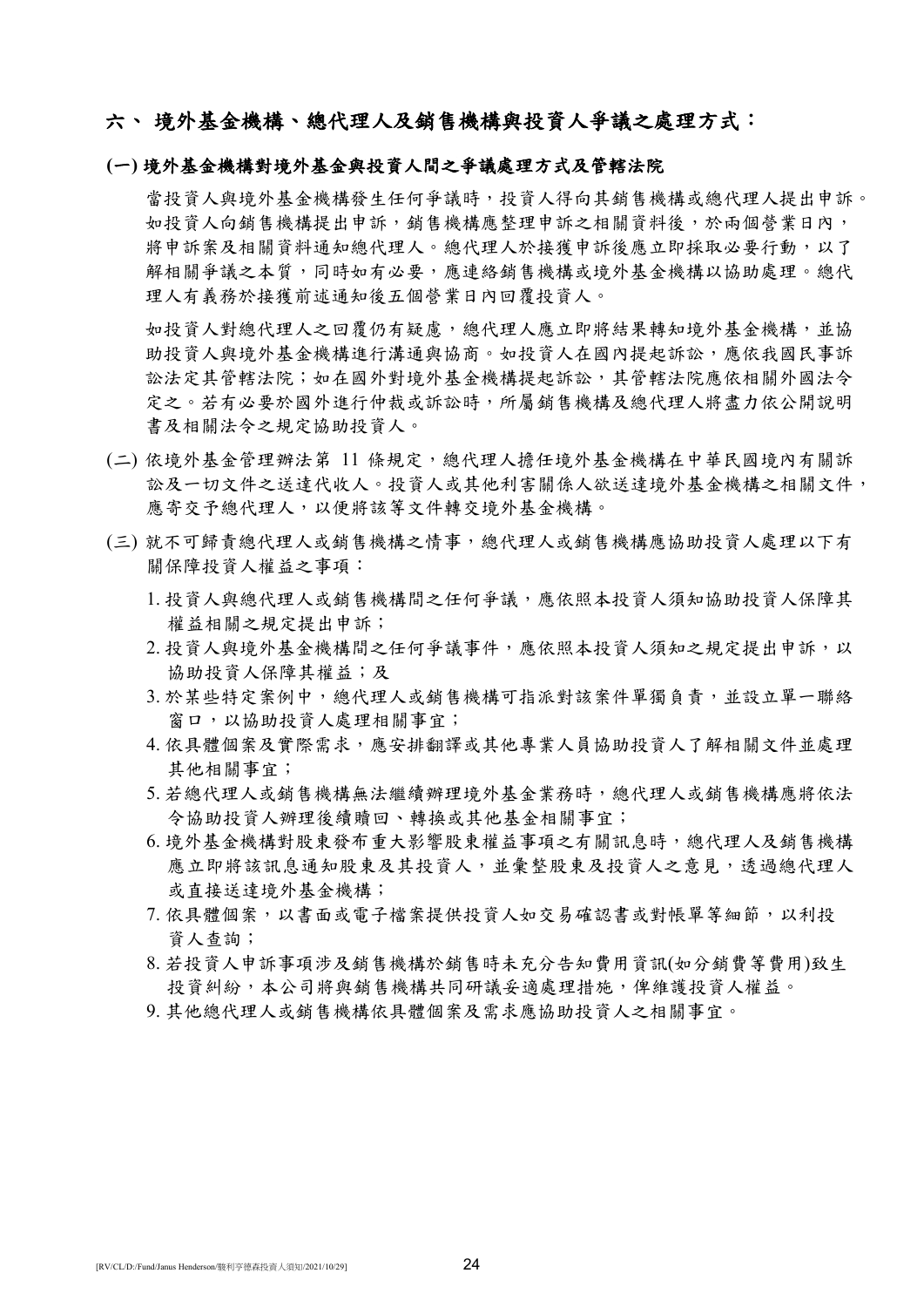## 七、 協助投資人權益之保護方式:

## **(**一**)** 投資人與總代理人或銷售機構發生爭議或訴訟之處理方式

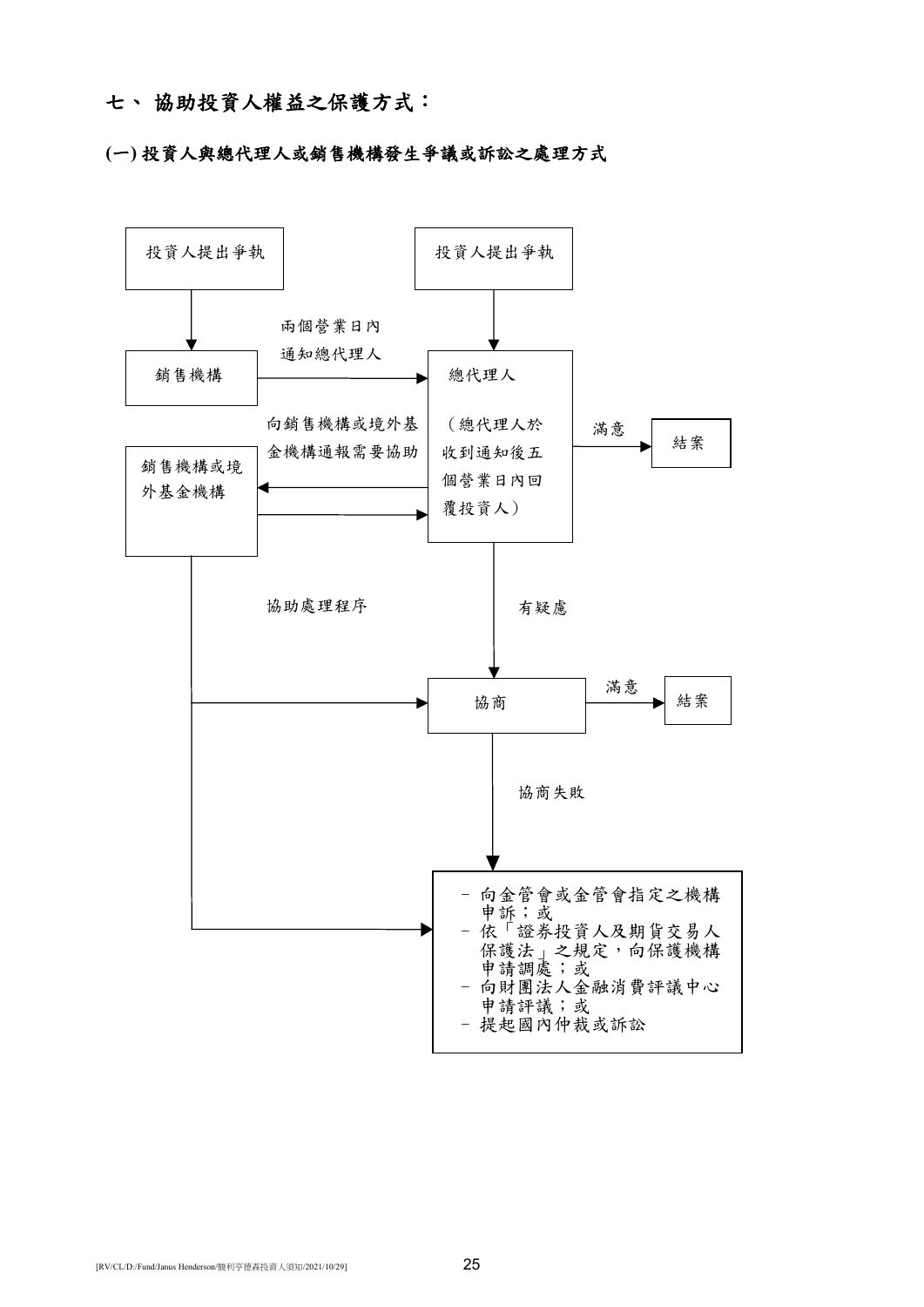# **(**二**)** 投資人於境外與境外基金機構發生爭議或訴訟之處理方式

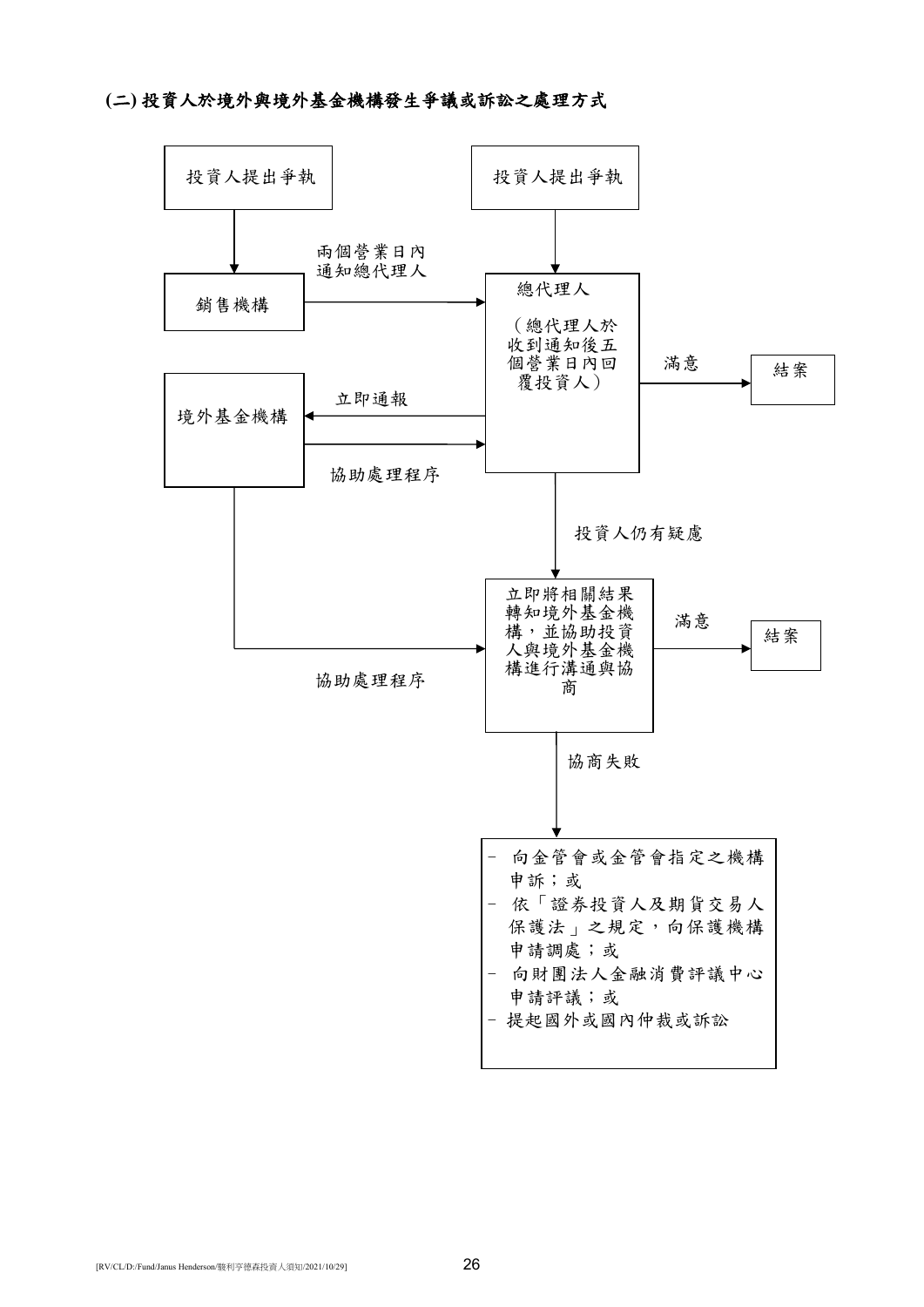- (三) 因境外基金之募集及銷售業務與境外基金總代理人或銷售機構發生爭議時,投資人亦可 透過以下列方式尋求協助。
	- 1. 依"境外基金管理辦法"第 56 條規定,投資人得向金融監督管理委員會證券期貨局 或中華民國證券投資信託暨顧問商業同業公會申訴。其聯絡方式如下:

金融監督管理委員會證券期貨局 地址:臺北市新生南路 1 段 85 號 電話: (02)8773-5100; (02)8773-5111 網址:www.sfb.gov.tw

中華民國證券投資信託暨顧問商業同業公會 地址:臺北市中山區 104 長春路 145 號 3 樓 電話:(02)2581-7288 網址:www.sitca.org.tw 電子郵件: [cservice@sitca.org.tw](mailto:cservice@sitca.org.tw)

2. 依"境外基金管理辦法"第 56 條及證券投資人及期貨交易人保護法第 22 條之規定, 投資人得向證券投資人及期貨交易人保護中心申請調處。投資人應依相關程序提出調 處申請書,並按相對人人數提出足額繕本,如投資人委任代理人為之者,應出具委任 書狀。投資人得連結至證券投資人及期貨交易人保護中心網站取得相關資訊,其連絡 方式如下:

證券投資人及期貨交易人保護中心 地址:臺北市民權東路三段一七八號十二樓 投資人服務專線:(02)2712-8899 網址:www.sfipc.org.tw 電子郵件: [sfipc@sfipc.org.tw](mailto:sfipc@sfipc.org.tw)

3. 投資人得依金融消費者保護法第 13 條之規定,向財團法人金融消費評議中心提出申 請評議,其連絡方式如下:

財團法人金融消費評議中心 地址:臺北市中正區忠孝西路一段 4 號 17 樓(崇聖大樓) 電話:0800-789-885;02-2316-1288 傳真:02-2316-1299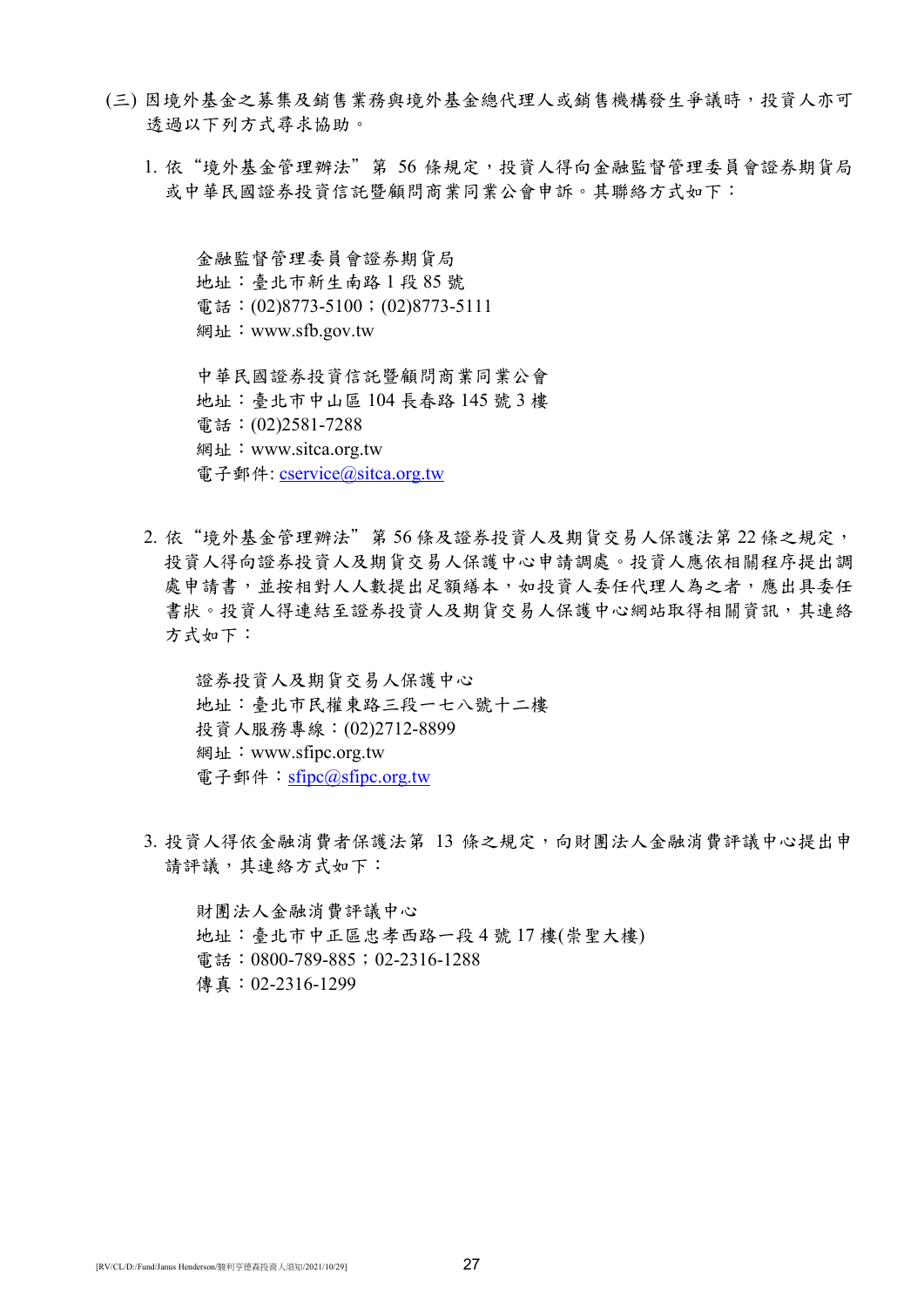## 八、 說明交付表彰投資人權益之憑證種類:

境外基金發行機構僅發行記名股份,且相關股份之所有權明細將記錄於境外基金發行機構之 股份登記表。基金股份並未發行實體股票。

#### 一、以投資人名義直接申購

行政管理機構在收到足額申購款項後,將於七個營業日內,把一份與境外基金發行機構 股份登記表內容相同且註明股權明細之書面確認,直接寄交予行政管理機構簿冊內登記 之股東。此確認書可依股東之要求,以電子郵件或傳真方式寄送。

#### 二、以總代理人及銷售機構名義申購

行政管理機構在收到足額申購款項後,將於七個營業日內,把一份與境外基金發行機構 股份登記表內容相同且註明股權明細之書面確認,寄交予總代理人或銷售機構,再轉交 予投資人。此確認書可依股東之要求,以電子郵件或傳真方式寄送。

登記股東可直接或透過總代理人或銷售機構要求投資顧問公司或行政管理機構,就其在 境外基金發行機構內所持有之股份,重新發給確認書。

## 九、 其他經主管機關規定之事項。

#### **(**一**)** 頻繁交易及**/**或短線交易

境外基金發行機構盼望投資人都能抱持長期心態從事基金投資。過於頻繁及/或過於短 線的交易行為不僅會打亂基金操作策略,更會無端增加基金費用負擔和影響投資獲利, 帶來對其他股東,尤其對長期股東的不公平後果。同時,境外基金發行機構及/或境外 基金管理機構亦保留對任何申請人或股東不經通知,逕行拒絕其購股申請和股份轉換申 請的權利。舉例來說,一旦分層投資顧問確信某筆交易由於交易規模、交易頻率或存在 其他因素,會讓基金從事投資時無法完全遵照基金投資政策進行,或讓基金受到其他不 好的影響,此時境外基金發行機構及/或境外基金管理機構就會拒絕受理這筆購股委託。

同一家分銷代理商及/或機構投資人若出現集體下單交易的情形,可能會被列入政策觀 察名單。境外基金發行機構及/或境外基金管理機構必要時會直接或透過他人,對這類 交易做全部或部份拒絕受理處置。境外基金發行機構只要發現分銷代理商所接受,或向 境外基金發行機構所下單的交易違反境外基金發行機構政策,將被視為不可接受之交易, 屆時境外基金發行機構及/或境外基金管理機構會在境外基金發行機構受理相關交易後 的次一個營業日,將該筆交易予以取消或撤銷。

但股東應瞭解,這些以維護長期股東利益為著眼點的政策,無論在制訂、實施及執行上 都存在一些實務上的困難,例如境外基金發行機構及/或境外基金管理機構就無法緊盯, 甚至查看哪家分銷代理商放任投資人從事頻繁交易或短線交易;或哪家分銷代理商會代 投資人持有股份,而在將申購、轉換、贖回等委託單傳送到境外基金發行機構及/或境 外基金管理機構時,趁便夾帶一些集體交易行為。缺少中介機構提供特定中介機構帳戶 交易資訊,過戶代理人及/或境外基金管理機構將無法取得用以監控和偵測中介機構帳 戶之潛在頻繁及/或短線交易所必需之相關資訊。因此,如若此等活動係透過中介機構 之帳戶進行,則過戶代理人、境外基金管理機構和境外基金發行機構將不就此負責,不 論該等中介機構是否採取行動防範此等活動發生或再發生。中介機構應自行負責判定交 易是否違反限制規定。境外基金發行機構及/或境外基金管理機構如測得或懷疑任何中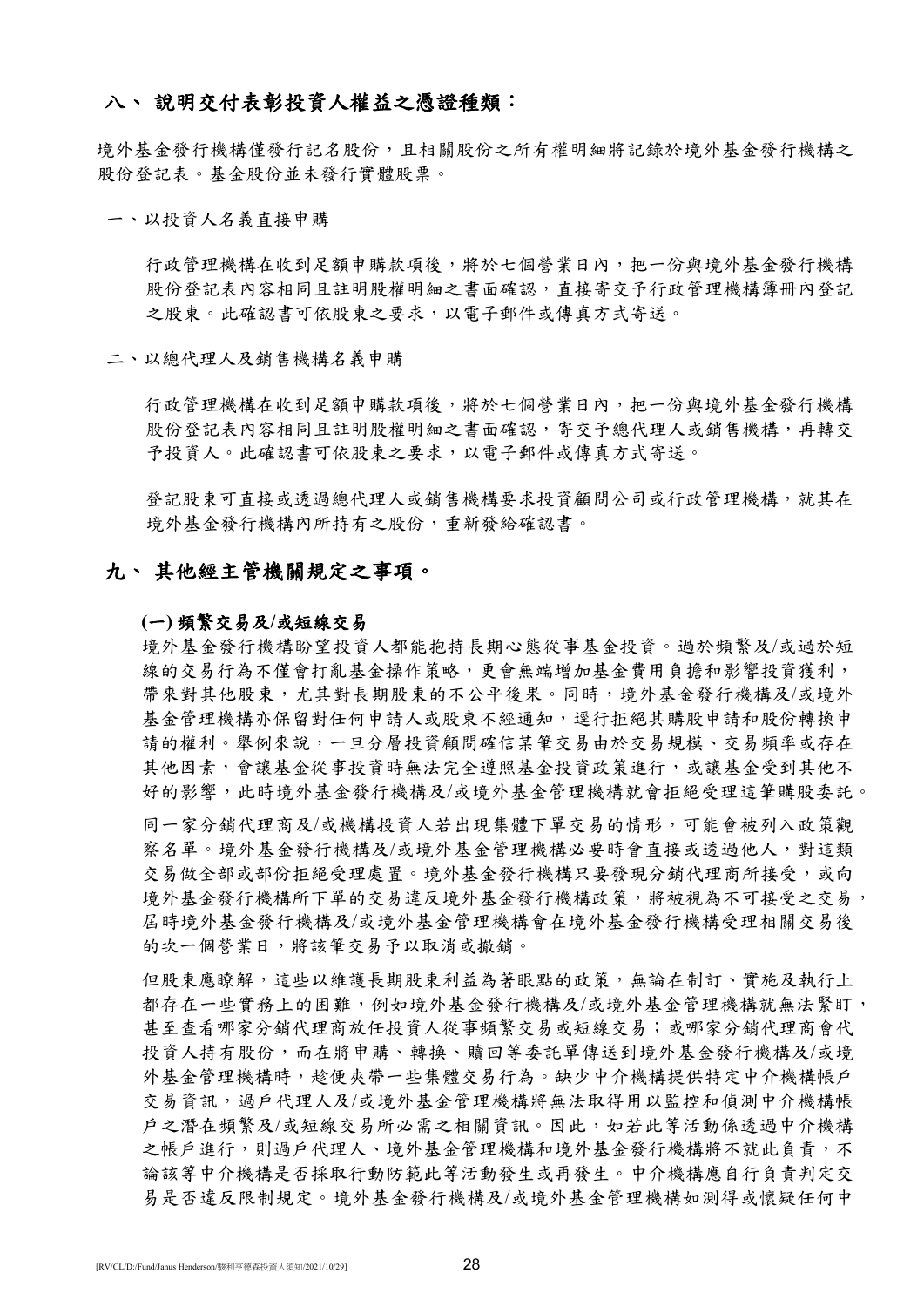介機構帳戶有從事頻繁交易及/或短線交易之情事,則境外基金發行機構有權拒絕該等 中介機構帳戶之任何申購或交換申請,以免對基金造成傷害。

此外,股東(包括但不限於)組合型基金、資產配置基金、結構型商品及單位信託連結 商品等,也都隨時有可能根據本身的投資使命或投資策略調整對境外基金發行機構及境 外基金管理機構或對個別基金的資金比重,因此,境外基金發行機構及境外基金管理機 構不能不在長期股東利益與這類型股東利益間求取某些平衡點,惟無法保證這種平衡點 一定能讓所有人都滿意。

投資於非美國證券發行人之基金可能將面臨較大的頻繁交易及/或短線交易風險。股東 可能企圖利用因非美國證券市場收盤後發生而基金之淨資產價值無法及時反映之事件, 致基金持有之證券得預測之價格變動進行套利(稱「價格套利」)。此等套利機會也可 能在不投資於非美國證券的基金上,如基金持有的某一證券被暫停交易,而在次一個營 業日的基金淨資產計價前,該證券仍未獲得重新開放交易時(稱「評價時間差」)。

境外基金發行機構及/或境外基金管理機構所可能採用抑制頻繁交易及/或短線交易的方 法,有以下幾種:

#### 1. 公允價值評定法

行政管理人可能會運用公允價值評定法調整每股淨值數據,以使其更準確反映基金投資 標的於評價時點的公允價值,這個過程中得引用由獨立第三人所提供有系統的公允評價 模型進行評價,以執行對股權證券及/或固定入息證券之評價及/或防止價格套利,俾如 實反映外國交易所收盤後至評價時點間所發生的變化。

### 2. 對轉換權和雙向交易設限

轉換權的本意絕非為了方便頻繁交易及/或短線交易而設,境外基金發行機構及/或境外 基金管理機構保留對轉換購股交易予以不經通知逕行拒絕受理的權利。不論過戶代理人、 境外基金管理機構還是境外基金發行機構均無法監看中介機構透過綜合帳戶所為之「雙 向交易」,此等狀況下中介機構應負責監控其帳戶,以判定交易是否違反限制規定。所 謂「雙向交易」是指辦理某基金贖回或換出任何基金後(無論循任何方式),又申購或轉 換回任何基金(無論循任何方式)的交易行為,境外基金發行機構及/或境外基金管理機構 可能對個別股東的雙向交易次數進行設限,包括持有股票綜合帳戶的中介機構。

### **(**二**)**公平價格調整機制

境外基金發行機構及/或境外基金管理機構所可能採用抑制頻繁交易及/或短線交易的方 法之一為公允價值評定法。行政管理人可能會運用公允價值評定法調整每股淨值數據, 以使其更準確反映基金投資標的於評價時點的公允價值,此過程中得引用由獨立第三人 所提供有系統的公允評價模型進行評價,以執行對股權證券及/或固定入息證券之評價 及/或防止價格套利,俾如實反映外國交易所收盤後至評價時點間所發生的變化。該調 整後淨值適用於所有當日申購、贖回或轉換之投資人,不論投資人申購金額多寡,均以 調整後淨值計算。

#### **(**三**)**匯兌風險

境外基金係以美元/歐元等外幣計價/交易,投資人如以新臺幣進行投資,則於贖回時可 能因匯率變動而須承擔匯兌風險。

#### **(**四**)** 衍生性金融商品之運用

除基金之投資政策章節另有規定外,副投資顧問僅得採用買賣期貨、期權、交換以及其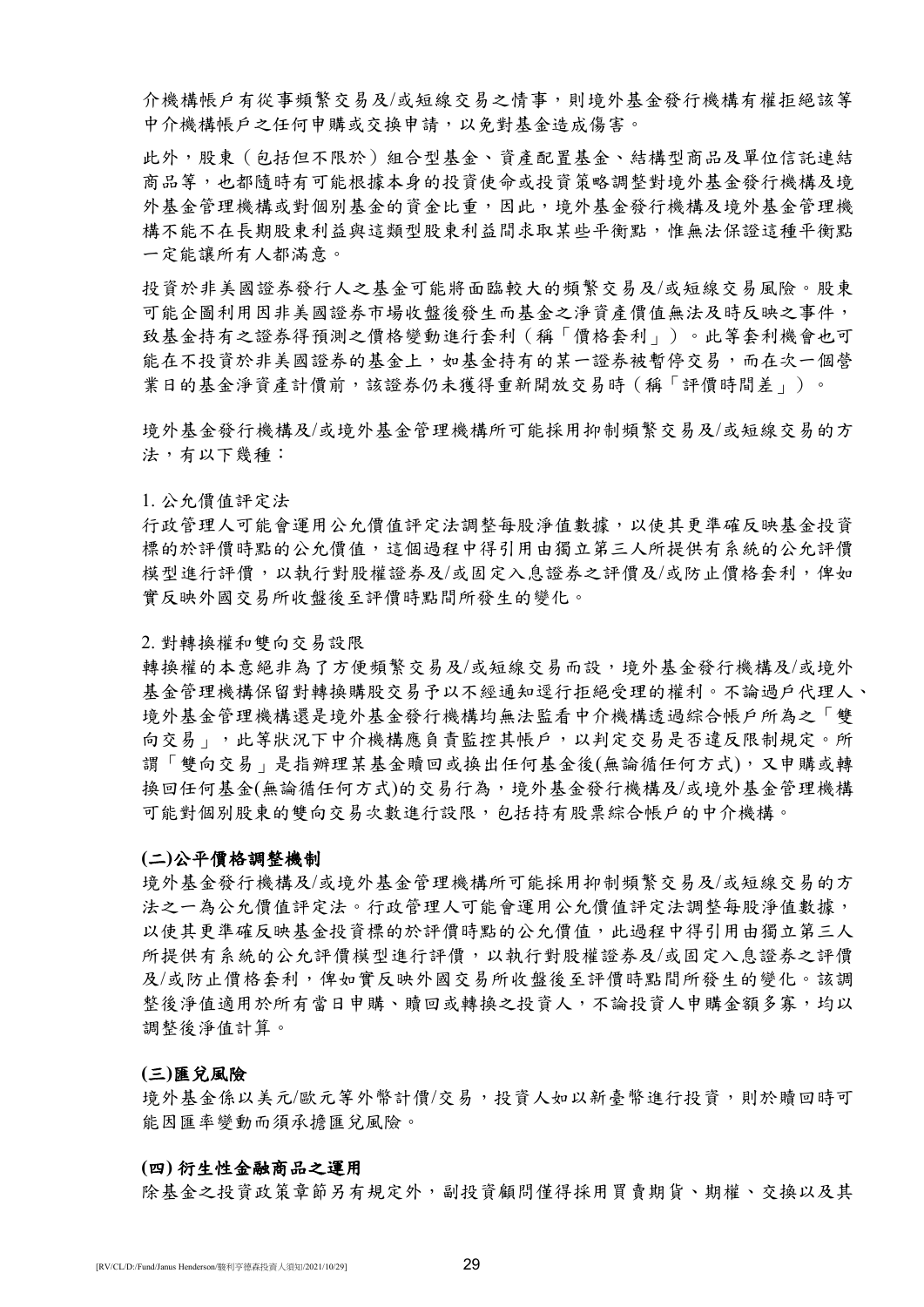他衍生性金融商品等投資方式和工具,以便有效率地經管投資組合(如降低風險、降低 成本、增加基金資本或收益),且副投資顧問須符合央行隨時規定的條件及限制。當基 金經許可基於投資之目的投資於衍生性金融商品時,副投資顧問應遵守基金投資政策中 所規定之限制,並須符合央行隨時規定的條件和限制。適用於各基金有關基於投資之目 的而使用衍生性金融商品的限制概述如下:

(一)不可基於投資之目的而投資於衍生性金融商品的基金:

- 駿利亨德森英達美國重點基金
- (二)可基於投資之目的將淨資產價值最多 10%投資於衍生性金融商品的基金
- 駿利亨德森平衡基金 (本基金某些股份類別之配息來源可能為本金)
- 駿利亨德森環球生命科技基金
- 駿利亨德森環球研究基金
- 駿利亨德森環球科技創新基金(原名稱為駿利亨德森環球科技基金)
- 駿利亨德森美國逆勢機會基金(原名稱為駿利亨德森策略 Alpha 基金)
- 駿利亨德森美國研究基金
- 駿利亨德森美國 40 基金
- 駿利亨德森美國創業基金
- 駿利亨德森美國價值中小基金(原名稱為駿利亨德森美國策略價值基金)
- 駿利亨德森環球房地產股票收益基金(原名稱為駿利亨德森環球房地產基金) (本基 金某些股份類別之配息來源可能為本金)
- 駿利亨德森靈活入息基金 (本基金某些股份類別之配息來源可能為本金)
- 駿利亨德森高收益基金 (本基金主要係投資於非投資等級之高風險債券。本基金某 些股份類別之配息來源可能為本金)
- 駿利亨德森美國短期債券基金

如上文所揭露,各基金亦得為投資組合管理效率使用投資技巧及工具。

公開說明書附錄 1 載有關於必須遵守和當前為央行所核准的投資方式和工具的說明以及 附錄 2 載有此等衍生性金融商品投資可進行報價或交易之受規範市場名單。此外,適於 某個基金在今後採用的新投資方式和工具可能得到開發,基金可在事先經央行核准並遵 守其規定的任何限制的情況下採用這些新的方式和工具。根據基金持有人之請求,本公 司應提供有關其所應用之計量風險管理限制、其使用之風險管理方法、與主要投資類型 中風險與收益之最新發展等補充資訊。

基金總曝險係以承諾法計算。基於投資目的而使用衍生性商品可能會創造槓桿。在可預 期的風險管理過程中,因使用衍生性商品所導致的槓桿或風險,可以運用承諾法或風險 值(「風險值」)法來衡量。如果採用承諾法,基金槓桿不得超過該基金之總資產淨值。 承諾法計算槓桿時是衡量前述衍生性金融商品標的資產之市值。若基金採取的是風險值 法,則如果使用相對風險有用就基金每日相對風險值不得超過另一未使用衍生性商品 之可比較投資組合或基準指標之每日風險值的兩倍。若使用絕對風險值,投資顧問之計 算時間範圍最高可達10天,此時基金的絕對風險值不得超過總資產淨值的14.1%。風險 值之計算可能依下列參數為之:(a) 單尾信賴區間為 99%;(b)持有期間為 10 天;(c)除因 價格波動性大幅增加而具正當性之較短觀察期間(如極端之市場狀況),有效風險因素(歷 史)觀察期間至少為一年(250個營業日);(d)資料集每季更新,或於市場價格生重大變化 時更頻繁為之;或(e)至少每日計算。風險值為一種統計方法,利用歷史資料來預測基金 的每日最高可能損失。風險值計算之信賴水準為 99%,亦即有 1%的統計機率可能超過 每日風險值上限。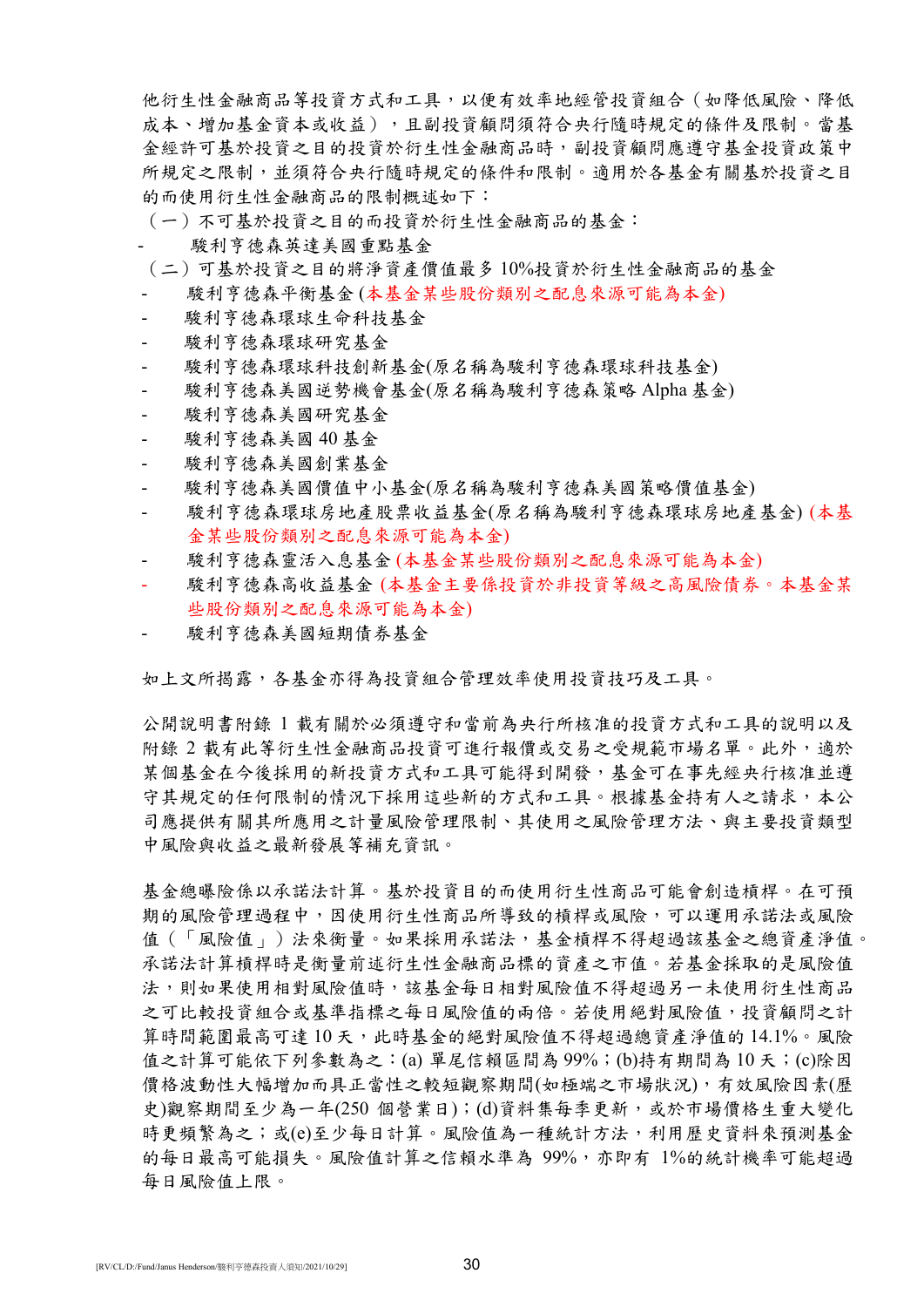為求增進投資組合管理效率,副投資顧問在處理證券買入交易與運用投資組合效率管理 技巧及工具時,均會讓代替境外基金發行機構受理並接受申購指令的交割款項,能在相 關基金的交割時間之前收到,以及讓此類證券購買交易在上開交割時間之前完成交割作 業;但基金在計算投資比重上限、投資組合效率管理技巧與工具限額時,應將此等證券 購買交易、對投資組合效率的管理技巧及工具之運用情形納入考量。

境外基金發行機構為避險(不問係因市場波動、貨幣變更、利率風險或其他因素)或為 有效管理投資組合(惟應遵循本基金之投資目標)等目的,得於遵守附錄一之條款及限 制下,簽訂附條件買回或附條件賣回契約及證券借貸安排。

因店頭市場交易,或因本基金相關有效投資組合管理技術所致之擔保品,其適用政策應 遵循公開說明書附錄 1 所載各項規定。該等規定載明許可之擔保品類型、必要之擔保水 準和折價政策,以及若為現金擔保品時,中央銀行根據 UCITS 規定所制定之再投資政策。 基金得收受之擔保品類型包括現金與非現金資產,例如股票、債權證券及貨幣市場工具。 有時在符合公開說明書附錄 1 所載規定之情況下,投資顧問/副投資顧問若判定特定交易 對手、擔保品資產之特色、市場條件或其他情況適合時,得依其裁量權調整擔保品水準 政策及折價政策。投資顧問/副投資顧問對擔保品適用之折價係依所收擔保品各資產類 別為調整,並將資產之特色,例如信用狀況及/或價格波動性,以及任何根據公開說明 書附錄 1 所載規定而進行的壓力測試結果納入考量。採取任何特定折價政策或不採取任 何折價的決定,均應以此項政策為依據。

基金若以現金擔保品進行再投資,則該基金便曝露於損失該等投資之風險。若產生損失, 則該等擔保品的價值將減少,基金的交易對手違約保障便會降低。現金擔保品再投資相 關風險與基金其他投資所承受之風險大致相當。詳情請參見公開說明書「風險因素和特 別考慮因素」一節說明。

因證券借貸、附買回與附賣回協議等有效投資組合管理技術所生之直接和間接操作成本 與費用,可自基金收入(例如收入分享協議所得)中扣除。此等成本和費用不得包含隱 性收入。所有因此等有效投資組合管理技術所生之收入,將於扣除直接和間接操作成本 後,返還予相關基金。直接和間接操作成本與費用的可能支付對象包括銀行、投資公司、 經紀-交易商、證券借貸代理商或其他金融機構或中介機構,而且可能為保管機構之關 係人。此等有效投資組合管理技術於相關會計報告期間所生之收入,所生之直接和間接 操作成本與費用,以及此等有效投資組合管理技術的交易對手身份,均將於本基金年報 和半年報中揭露。

## **(**五**)**配息政策

### **1.** 分派股份類別之說明

分派股份類別擬宣派及配息,由下述之全部或部分投資收入與已實現和未實現淨資本 利得及/或本金所構成。

分派股份類別可視其配息政策註記為四種股份類別之一,且在股份類別名稱中以數字 1、 3、4 或 5 註記。

#### 系列 **1** 股份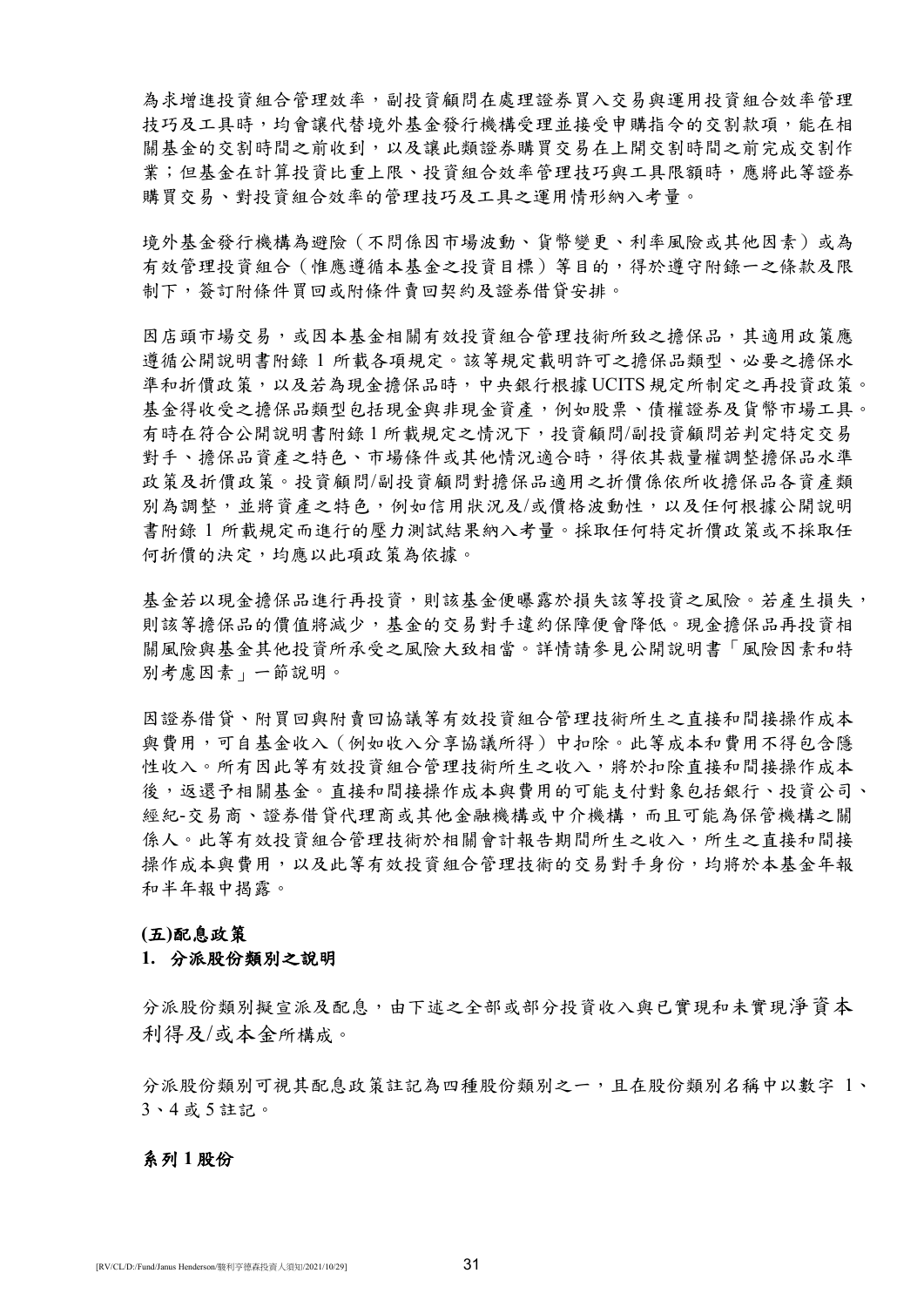配息政策為將相關會計期間內投資收益扣除費用、收費與支出後,幾乎全數進行分派。 配息不包含已實現與未實現資本利得。

於宣佈股利之日前,未分派及及未分派之已實現淨資本利得將予以保留並計 入各股份類別之淨資產價值。

## 系列 **3** 股份

配息政策為將相關會計期間內投資收益扣除費用、收費與支出前,幾乎全數進行分派。

為增加可分配之投資收益,系列 3 股份將自本金扣除費用、收費與支出。此可能侵蝕本 金並減少潛在長期資本增長。請注意此種支付股息依當地稅務法規可能視為(且可課稅) 收入,建議持有人就此洽詢專業顧問意見。

## 系列 **4** 股份

配息政策為將相關會計期間內投資收益(可能加一部分本金)扣除費用、收費與支出前, 幾乎全數進行分派。為提高可分配之投資收益,系列 4 股份級別將自本金扣除費用、收 費與支出,且配息亦可能包含已實現與未實現資本利得與原始投資本金。

配息的計算將由董事以在該等會計期間內自提供股東一致性配息的出發點酌情定之。為 維持支付股息,得依董事之裁量,自本金支付最高 100%之股息。應謹記任何 自本金支付之股息將減少相當於該股息金額之股份價值。

因配息可能源自相關基金之本金,該基金相關股份類別之股東受有較高之本金侵蝕風險, 且「收入」將透過放棄股東對該基金相關類股投資之潛在未來資本成長達成, 且未來報酬之價值亦可能受減損此循環可能持續至所有本金耗盡為止。請注意自 本金支付股息所生之稅務影響可能不同於自收入配息,建議持有人就此洽詢專 業顧問意見。

### 系列 **5** 股份

配息政策為將相關會計期間內投資收益(可能加一部分本金)扣除費用、收費 與支出前,幾乎全數進行分派。為提高可分配之投資收益,系列5股份級別 將自本金扣除費用、收費與支出,且配息亦可能包含已實現與未實現資本 利得與原始投資本金。

配息的計算將由董事以在該等會計期間內自提供股東一致性配息之出發點酌情定之。為 維持支付股息,得依董事之裁量,自本金支付最高 100%之股息。應謹記任何 自本金支付之股息將減少相當於該股息金額之股份價值。

因股息可能源自相關基金之本金,相關類股之股東受有較高之本金受侵蝕風險,且「收 入、將透過放棄股東對該基金相關類股投資之潛在未來資本成長達成,且未來報酬之價 值亦可能受減損。此循環將持續至所有本金耗盡為止。請注意自本金支付股息所生之稅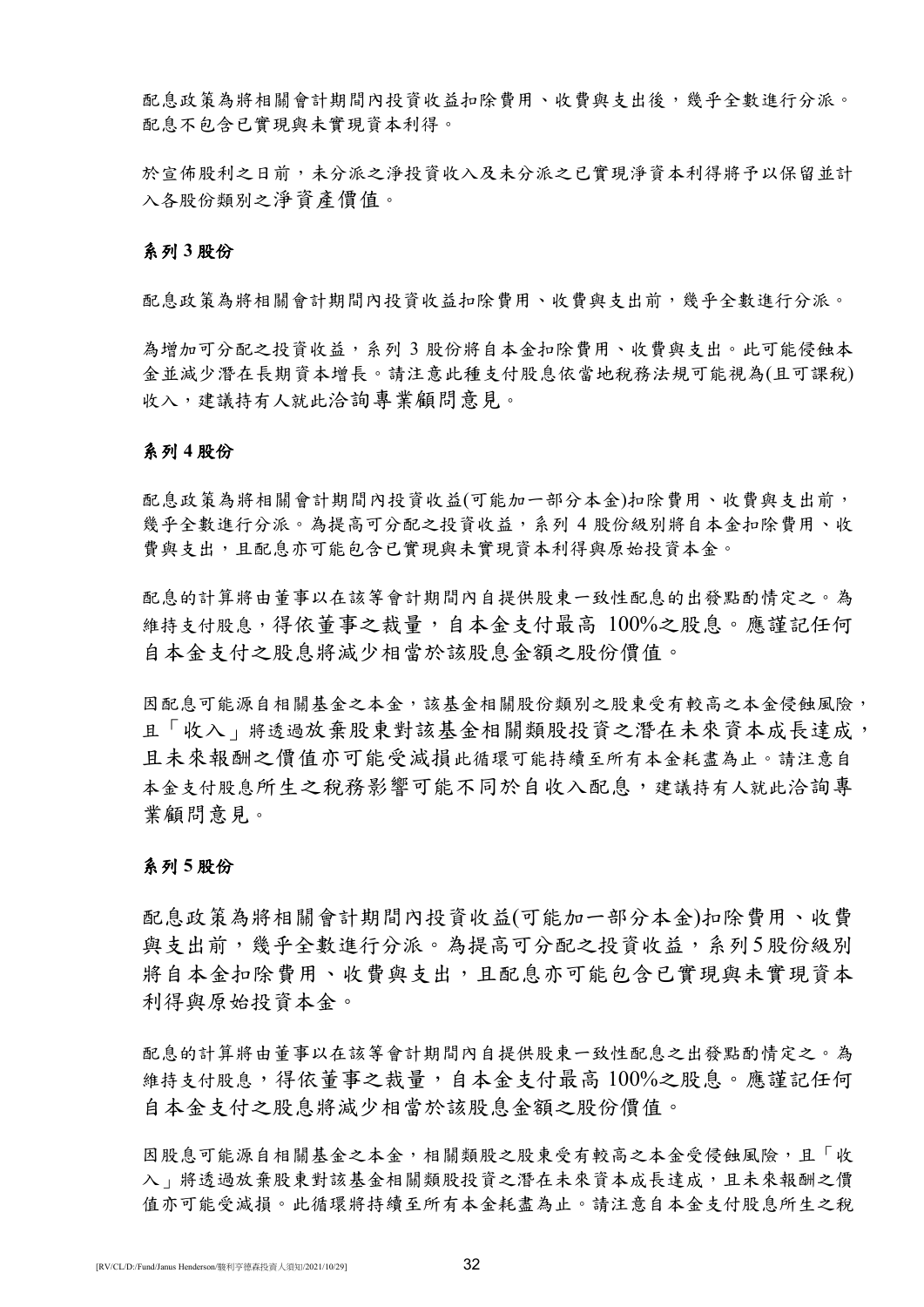務影響可能不同於自收入配息,建議持有人就此洽詢專業顧問意見。

值得注意的是,自本金支付費用和開支之股份類別(可能將特定費用和開支列入資本項 而非收入項)之股息宣告,可能導致投資人投入此級別的資本遭到侵蝕,並放棄未來資 本成長的部分可能性來提高收益。

## **2.** 配息頻率

配息股份類別之配息頻率可能不同。配息股份類別得按月、季、每半年或每年分配,並 於推出相關股份類別時決定。

股份類別的配息頻率(除每年分配之股份類別外)將以下列小寫字母在股份類別的名稱中 註記。

#### 系列 **m** 股份

按月支付股息的股份類別;正常而言將在每月第15日分配,除非第15日非營業日,在 此情況下,則會在該月的第 15 日前最後一個營業日分配。

#### 系列 **q** 股份

按季配息的股份類別;各基金配息宣告日請詳見公開說明書。

#### 系列 **s** 股份

按每半年支付股息的股份類別;各基金配息宣告日請詳見公開說明書。

#### **(**六**)** 稀釋調整

於計算各基金任一交易日之每股資產淨值時,基金公司於下列情形得依其裁量適用稀釋 調整以對各股份類別之每股資產淨值為調整:(1)倘淨申購或贖回超過預定之基金淨資產 價值門檻(該門檻係由董事就各基金隨時設定)或(2)於其他發生基金淨申購或贖回之情形, 經董事或其授權之人合理認定進行稀釋調整係符合現有股東最大利益者。

倘未採行稀釋調整,申購或贖回之執行價格無法反映基金為因應大規模現金流入或流出 而交易投資標的之支出,包含交易價差、市場影響、佣金及移轉稅。該支出可能對基金 其餘股東之利益生重大不利影響。

各基金稀釋調整之金額將參考交易該基金投資標的之預估支出(包含任何交易價差、市 場影響、佣金及移轉稅)於特定交易日予以計算,並一體適用於各股份類別。於基金發 生淨流入時,稀釋調整將增加每股淨資產價值。基金發生淨流出時,稀釋調整將減少每 股淨資產價值。每股淨資產價值經任何稀釋調整後將在相關交易日適用於相關基金股份 之所有交易。股東得向總代理人及銷售機構索取稀釋調整之詳細資訊。本基金採反稀釋 機制(擺動定價機制)調整基金淨值,該淨值適用於所有當日申購之投資者,不論投資 人申贖金額多寡,均會以調整後淨值計算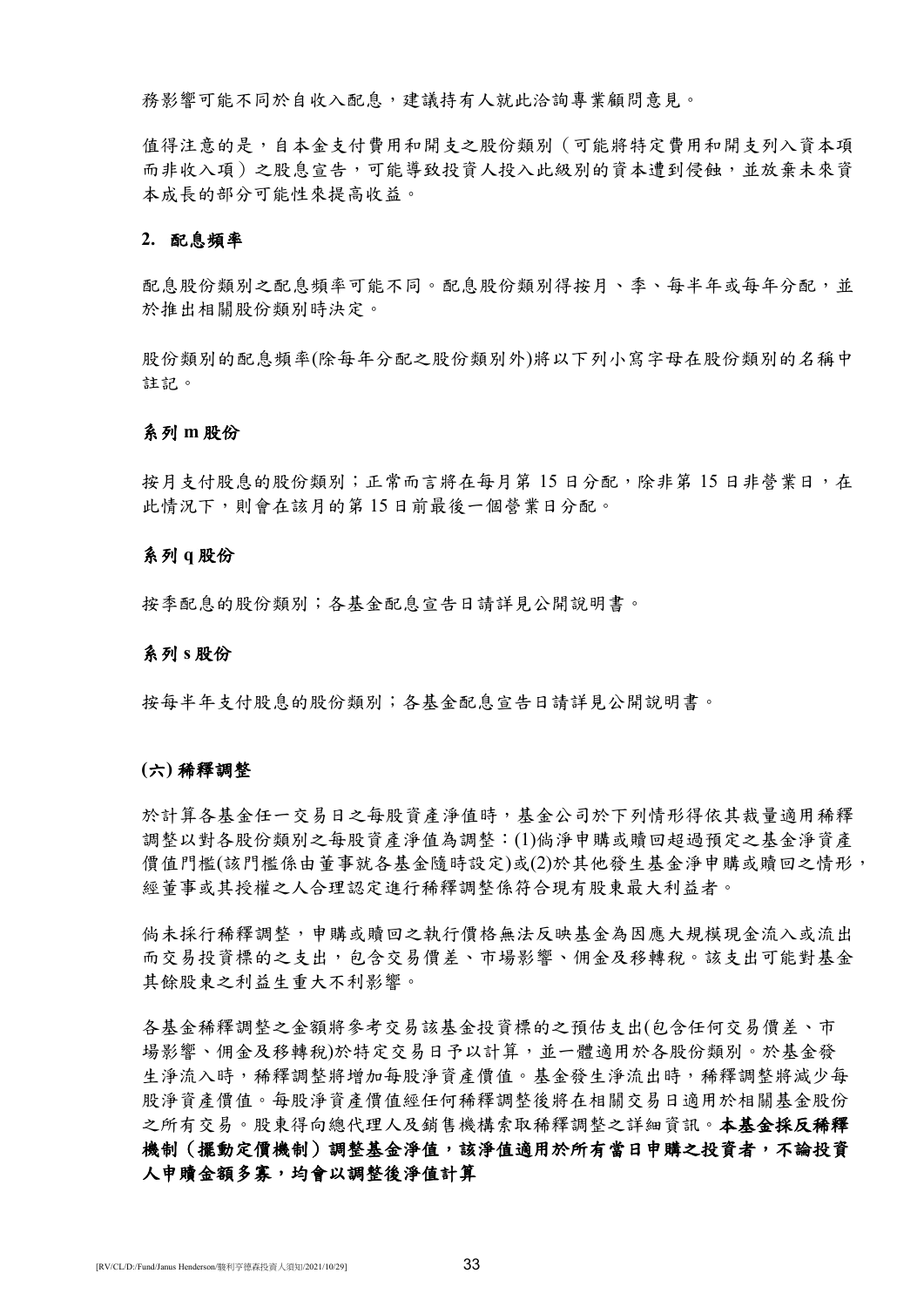# 【註一】中華民國證券投資信託暨顧問商業同業公會基金風險報酬等級分類標準

中華民國證券投資信託暨顧問商業同業公會風險報酬等級係依基金類型、投資區域或主 要投資標的/產業,由低至高,區分為「RR1、RR2、RR3、RR4、RR5」五個風險報酬 等級。本項風險報酬等級僅供參考,投資共同基金之盈虧尚受到國際金融情勢震盪和匯 兌風險影響。投資人宜斟酌個人風險承擔能力及資金可運用期間之長短後投資。

| 基金類型                 | 投資區域                                      | 主要投資標的/產業                                                                                                                                     | 風險報酬等級                                    |
|----------------------|-------------------------------------------|-----------------------------------------------------------------------------------------------------------------------------------------------|-------------------------------------------|
|                      |                                           | 一般型(已開發市場)、公用事業、電訊、醫療<br>健康護理                                                                                                                 | RR <sub>3</sub>                           |
|                      | 全球                                        | 一般型、中小型、金融、倫理/社會責任投資、生<br>物科技、一般科技、資訊科技、工業、能源、替<br>代能源、天然資源、週期性消費品及服務、非週<br>期性消費品及服務、基礎產業、其他產業、未能<br>分類<br>黃金貴金屬<br>公用事業、電訊、醫療健康護理            | RR4<br>RR <sub>5</sub><br>RR <sub>3</sub> |
| 股票型                  | 開發)                                       | 一般型、中小型、金融、倫理/社會責任投資、生<br>區域或單 物科技、一般科技、資訊科技、工業、能源、替<br>一國家(已 代能源、天然資源、週期性消費品及服務、非週<br> 期性消費品及服務、基礎產業、其他產業、未能<br>分類                           | RR4                                       |
|                      |                                           | 黄金貴金屬                                                                                                                                         | RR5                                       |
|                      |                                           | 一般型(單一國家-臺灣)                                                                                                                                  | RR4                                       |
|                      | 區域或單<br>一國家 (新<br>興市場、<br>亞 洲<br>中華<br>他) | 一般型、公用事業、電訊、醫療健康護理、中小<br>型、金融、倫理/社會責任投資、生物科技、一般<br>科技、資訊科技、工業、能源、替代能源、天然<br> <br> 資源、週期性消費品及服務、非週期性消費品及 <br>其 <br>服務、基礎產業、黃金貴金屬、其他產業、未能<br>分類 | RR5                                       |
|                      |                                           | 投資等級之債券                                                                                                                                       | RR <sub>2</sub>                           |
| 債券型 (固定 全球、區<br>收益型) |                                           | 域 或 單 一 高收益債券 (非投資等級之債券)<br>可轉換債券                                                                                                             | RR3                                       |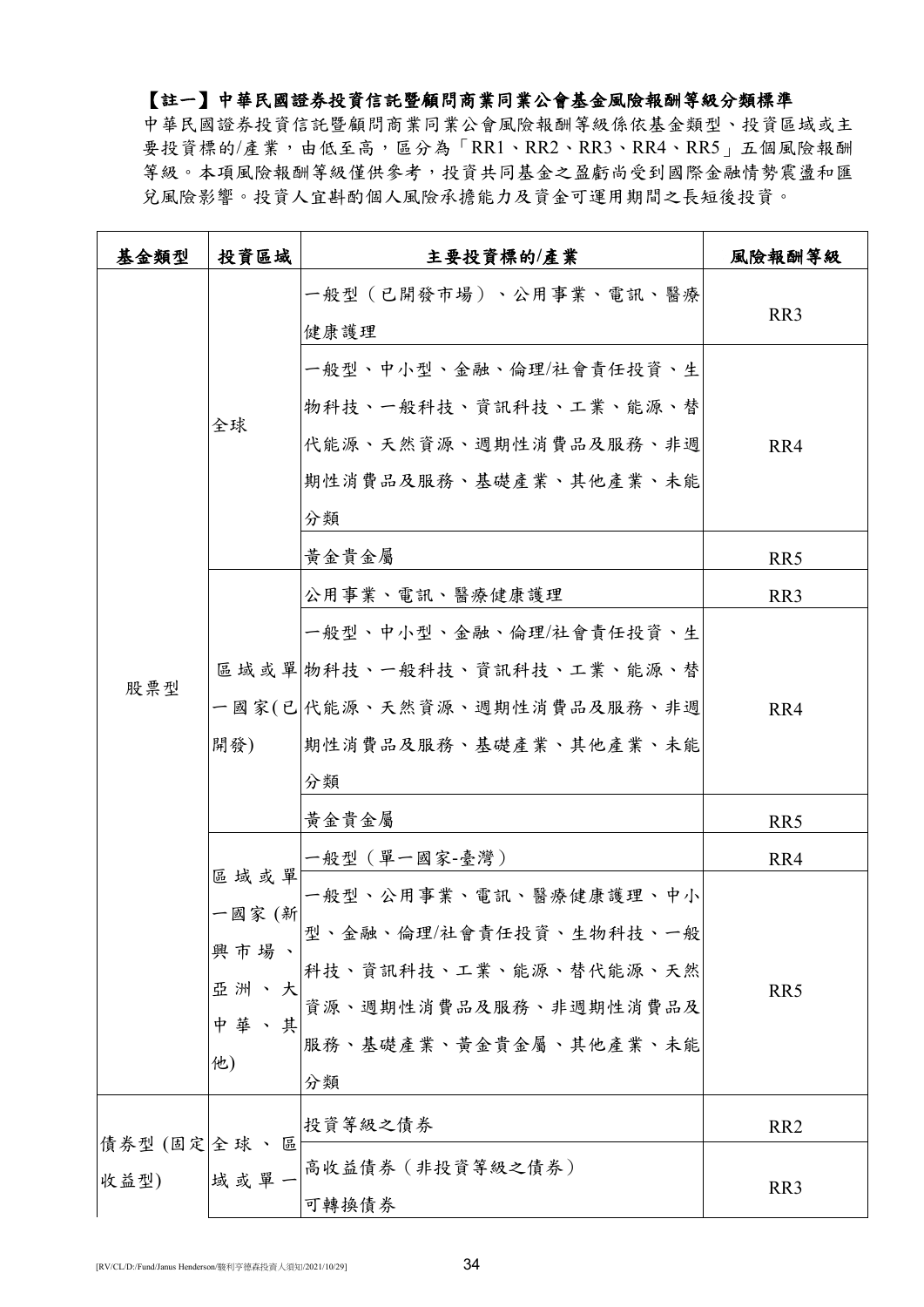| 基金類型   | 投資區域 | 主要投資標的/產業                       | 風險報酬等級          |
|--------|------|---------------------------------|-----------------|
|        |      | 國家(已開 主要投資標的係動態調整為投資等級債券或非投     |                 |
|        | 發)   | 資等級債券 (複合式債券基金)                 |                 |
|        |      | 區域或單投資等級之債券                     | RR <sub>2</sub> |
|        |      | 一國家(新 <br>主要投資標的係動態調整為投資等級債券或非投 |                 |
|        |      | 興 市 場 、 <br>資等級債券(複合式債券基金)      | RR3             |
|        | 亞洲、大 |                                 |                 |
|        | 中華、其 | 高收益債券 (非投資等級之債券)<br>可轉換債券       | RR4             |
|        | 他)   |                                 |                 |
|        |      |                                 | 按基金主要投資標        |
| 保本型    |      |                                 | 的歸屬風險報酬等        |
|        |      |                                 | 級               |
| 貨幣市場型  |      |                                 | RR1             |
|        |      |                                 | 依基金之長期核心        |
|        |      |                                 | 投資策略,得基於        |
|        |      |                                 | 股債比例、投資地        |
| 平衡型(混合 |      |                                 | 區等考量,於 RR3      |
| 型)     |      |                                 | 至 RR5 之區間內核     |
|        |      |                                 | 實認定風險報酬等        |
|        |      |                                 | 級,並應能舉證其        |
|        |      |                                 | 合理性             |
|        |      |                                 | 依基金之長期核心        |
|        |      |                                 | 投資策略,基於投        |
|        |      |                                 | 資比例、投資地區        |
| 多重資產型  |      |                                 | 等考量,於 RR3 至     |
|        |      |                                 | RR5 之區間內核實      |
|        |      |                                 | 認定風險報酬等         |
|        |      |                                 | 級,並應能舉證其        |
|        |      |                                 | 合理性。            |
|        |      | 投資等級                            | RR <sub>2</sub> |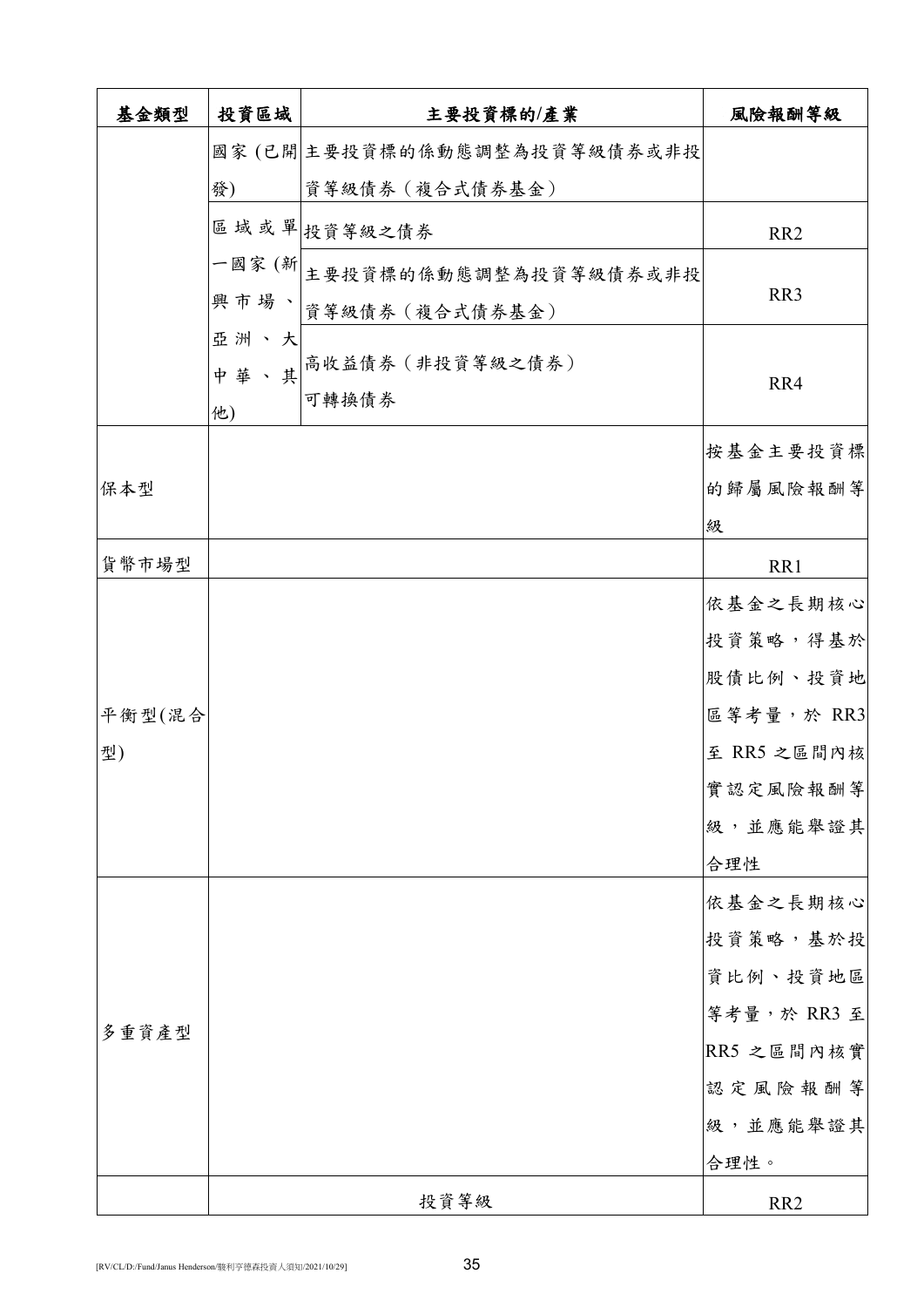| 基金類型            | 投資區域 | 主要投資標的/產業               | 風險報酬等級                  |
|-----------------|------|-------------------------|-------------------------|
| 金融資產證<br>券化型    |      | 非投資等級                   | RR <sub>3</sub>         |
|                 |      |                         |                         |
| 不動產證券<br>化型     |      | 全球、區域或單一國家(已開發)         | RR4                     |
|                 |      | 區域或單一國家(新興市場、亞洲、大中華、其他) | RR5                     |
| 指數型及<br>指數股票型   |      |                         | 同指數追蹤標的之                |
| (ETF)           |      |                         | 風險報酬等級                  |
| 槓桿/反向之<br>指數型及指 |      |                         | 以指數追蹤標的之                |
| 數股票型            |      |                         | 風險等級,往上加<br>一個等級        |
| (ETF)           |      |                         | 依基金之長期核心                |
| 組合型基金           |      |                         | 投資策略,基於投                |
|                 |      |                         | 資比例、投資地區<br>等考量,於 RR2 至 |
|                 |      |                         | RR5 之區間內核實              |
|                 |      |                         | 認定風險報酬等<br>級,並應能舉證其     |
|                 |      |                         | 合理性                     |
| 其他型             |      |                         | 同主要投資標的風<br>險報酬等級       |